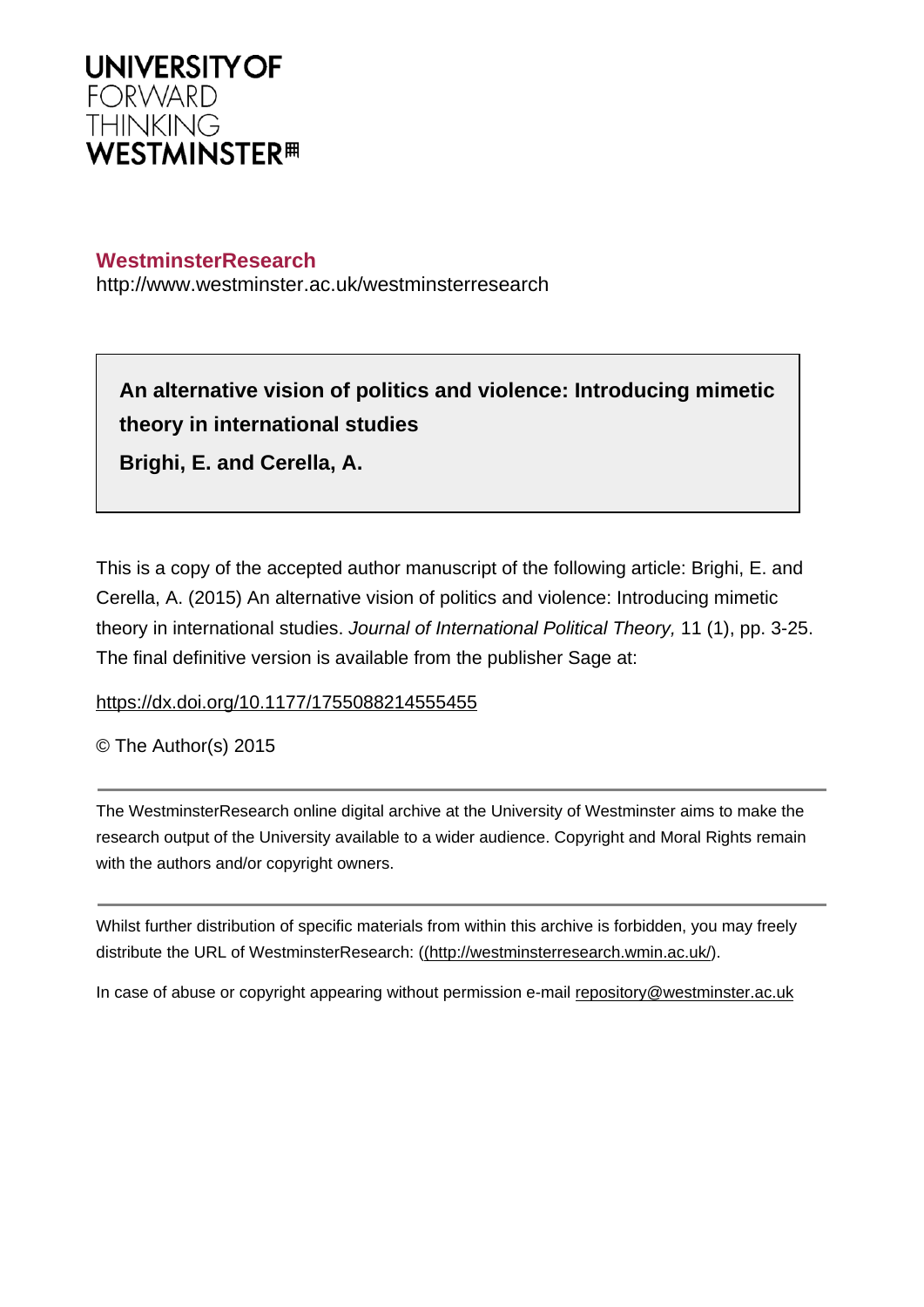# **An Alternative Vision of Politics and Violence:**

# **Introducing Mimetic Theory in International Studies**

Nature creates similarities. One need only think of mimicry. The highest capacity for producing similarities, however, is man's. His gift of seeing resemblances is nothing other than a rudiment of the powerful compulsion in former times to become and behave like something else. Perhaps there is none of his higher functions in which his mimetic faculty does not play a decisive role.

Benjamin ([1933] 1991: 210)

#### **Introduction**

In the first of a long series of well-known university lectures, Heidegger (1968: 7) states: "that which really gives us food for thought did not turn way from man at some time or other which can be fixed in history – no, what really must be thought keeps itself turned away from man since the beginning." One might suppose that René Girard has closely interpreted this Heiddegerian suggestion. For his work goes backwards in the attempt, revolutionary and radical, to search for precisely those things hidden since the foundation of the world. $1$  The origin of this new Archimedean point is traced back, as the reader will see, to a human dimension that has long been familiar but forgotten, close and seemingly distant, so near as to be hidden: imitation. "There is nothing" – Girard (1987: 7) affirms – "in human behaviour that is not learned, and all learning is based on imitation. If human beings suddenly ceased imitating, all forms of culture would vanish." This seemingly simple statement, as we shall see, will find in Girard's thought a new theoretical and revolutionary statute.

During a decades-long career,<sup>2</sup> Girard has developed this initial intuition to build a general theory on the role of culture, religion and violence among the most original and radical of the last century. His work has been studied and fruitfully applied in the most diverse disciplines<sup>3</sup> and is not a coincidence that the philosopher Gianni Vattimo has recently declared: 'Reading René Girard's work was as decisive

<sup>1</sup> This is not by chance the title of Girard's *magnum opus* (1987).

<sup>2</sup> For a detailed account of René Girard's life and work, see Palaver (2013: 1-14).

<sup>&</sup>lt;sup>3</sup> For an overview of Girardian Studies, see the website of the Colloquium on Violence and Religion: <http://www.uibk.ac.at/theol/cover/>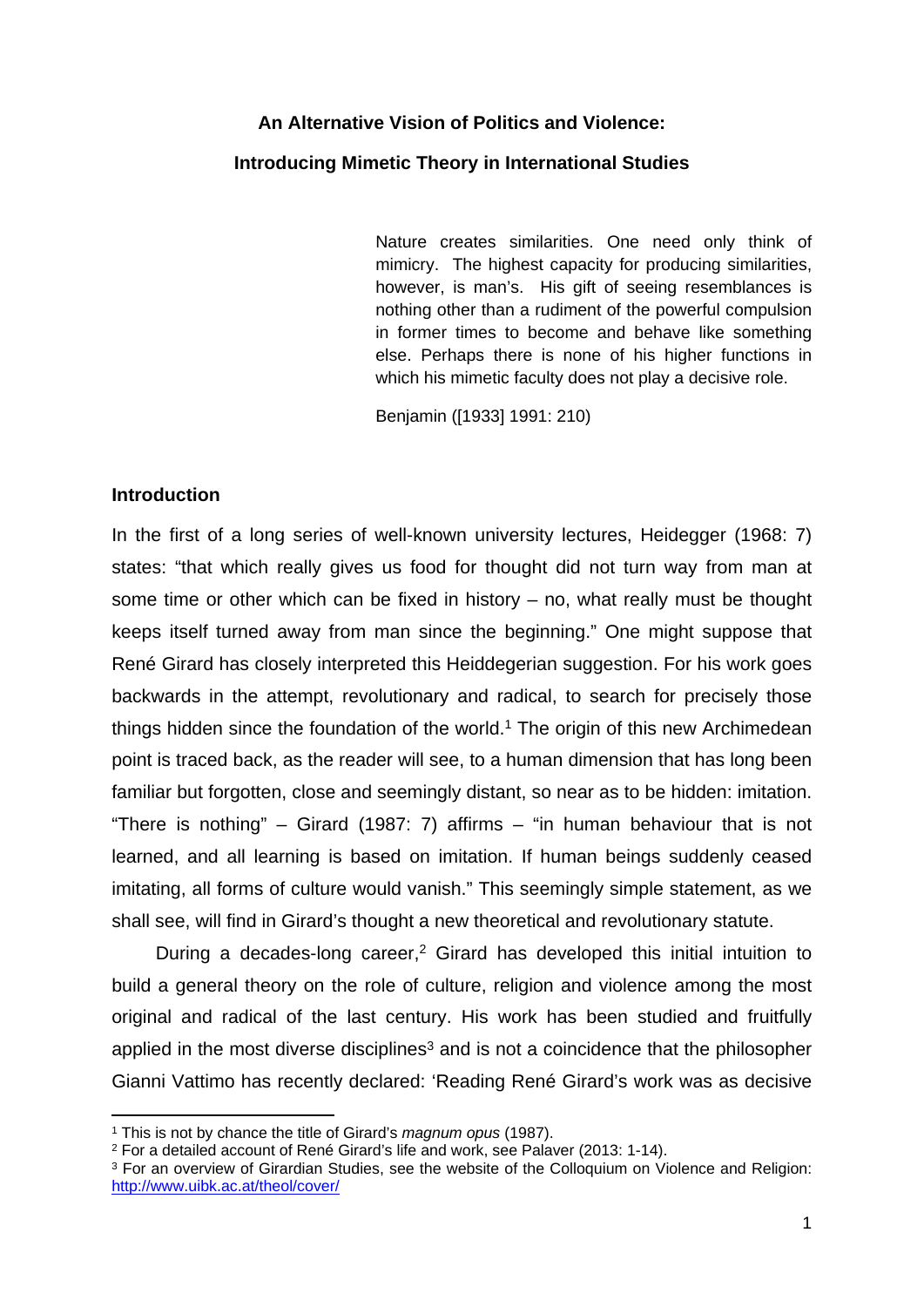to me as it was to read some of the works of Heidegger […] not just in intellectual terms but existential and personal ones too' (Antonello, 2010: 27).

The aim of this introduction is twofold: to explore the fundamental concepts that form the basis of Girard's mimetic theory and to explain its analytic potential for international studies. To do this, the first part of the introduction will locate the work of Girard within the corpus of Western philosophical tradition by understanding, first, its epistemological originality and, accordingly, the hermeneutic insights that it offers to the humanities and social sciences. Girard, in fact, is a thinker who should be read by difference rather than similarity or analogy. Although he remains very close to many of the concepts and ideas of the Western tradition, Girard distances himself from them in a 'subtle' way and, for this reason, the originality of his work is sometimes not fully understood. In reconstructing Girard's thought, it seems appropriate to follow the path that he himself, in a recent interview (Williams, 2003: 262), suggested to be the evolution of his work and experience, characterized by "three great moments": first, the discovery of the relationship between mimetic desire and rivalry; second, the scapegoat mechanism; finally, the uniqueness of the Bible from the standpoint of the scapegoat theory.

#### **The Epistemological Foundations: Imitation, Desire and Autonomy**

Girard's work is based on a fundamental and "single intuition": the problematic relation that exists between mimetic behaviour and conflict (Girard, 1994: 190). This perspective has been underestimated in the social sciences and humanities because imitation, for a very long time, has been considered "a low-level, cognitively undemanding, even childish form of behaviour" (Hurley and Chater, 2005: 1). However, in the last two decades, a growing body of work has stressed the importance of imitation in processes of human development, social identification and cultural transmission. The discovery of mirror neurons, the recent advances in brain imaging and findings in social psychology all testify to the centrality of imitation in the human and social condition (Gallese et al., 1996; Meltzoff, 2007). As Hurley and Chater (2005: 1) have pointed out "imitation is not just an important factor in human development, it also has a pervasive influence throughout adulthood in ways we are just starting to understand".

To understand, then, why this fundamental human dimension has been for a very long time downplayed within the human and social sciences, it is necessary to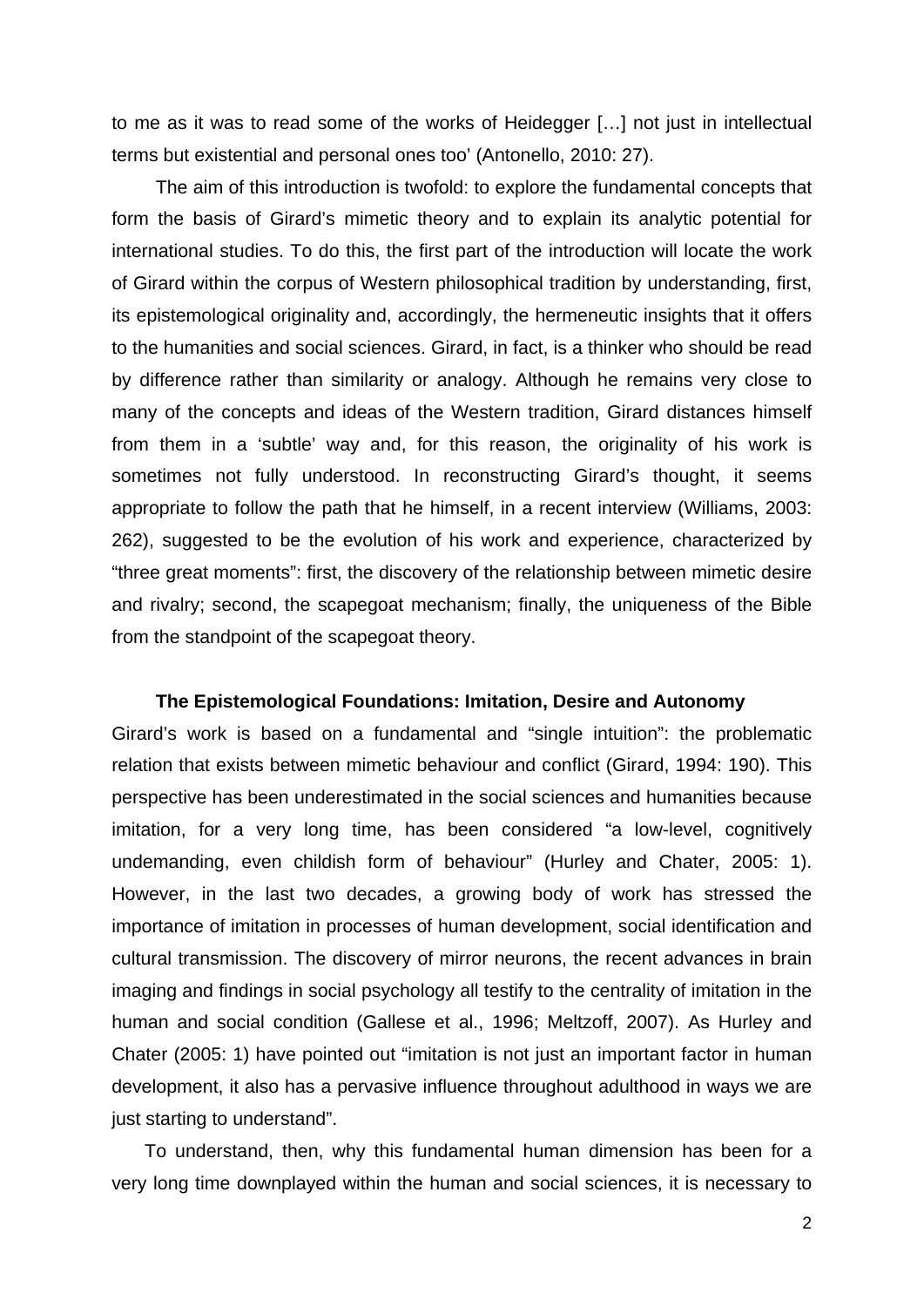penetrate the originary reason behind this neglect, investigating what has been called the paradigm of reflection or *Representationalism* (Sandwell, 1995: 42-51). For, behind the oblivion of the mimetic faculty lies a worldview that has opposed, in a symmetric fashion, the mimetic conception, by establishing an ontology and epistemology based on the concepts of *originality* and *autonomy* of reason. This paradigm can be traced back up to Plato.

In the Book X of the *Republic* (2003: 317, emphasis added), Plato depicts the famous dialogue between Socrates and Glaucon on the theme of true art. In it, discussing the role of imitation in painting, he writes: "'what is the object of painting? Does it aim to imitate what is, as it is? Or imitate what appears, as it appears? Is it imitation of appearance or of truth?' 'Of appearance,' he said. 'In that case, I would imagine, the art of imitation is a far cry from truth. The reason it can make everything, apparently, is that it grasps just a little of each thing – and *only an image at that*". The dialogue rests on the Platonic doctrine of truth and on the well-known separation between the 'real world' of the Forms and the ephemeral one of images, of their copies or imitations. This is why Socrates can then conclude that "painting – and *imitation in general* – operates in an area of its own, far removed from the truth, and that it associates with the element in us which is far removed from intelligence – a liaison and friendship from which nothing healthy or true can result." (Plato, 2003: 324, emphasis added)

According to Girard (1987: 8), this understanding of mimesis would have set a negative ontology of imitation that has dominated the history of Western thought, so preventing the exploration of the relationship between imitation and conflict which, as we shall see, is central in the work of the French scholar. This primeval fracture between Idea and reality would have resulted in a reductionist vision of imitation, limiting it to either mere *copying* (facial, linguistic, and behavioral) or simple *representation* (imitation of Form or *eidos*). In effect, even Aristotle (1898: 15), although recognizing that "the instinct of imitation is implanted in man from childhood, one difference between him and other animals being that he is the most imitative of living creatures", seems to denote the concept of mimesis as a mere representation of reality. Discussing art, and echoing Plato, he writes in his *Poetics* (1898: 7): "Epic poetry and Tragedy, Comedy also and dithyrambic poetry, and the music of the flute and of the lyre in most of their forms, are all in their general conception modes of imitation". Here, once again, mimesis means *re-ad-*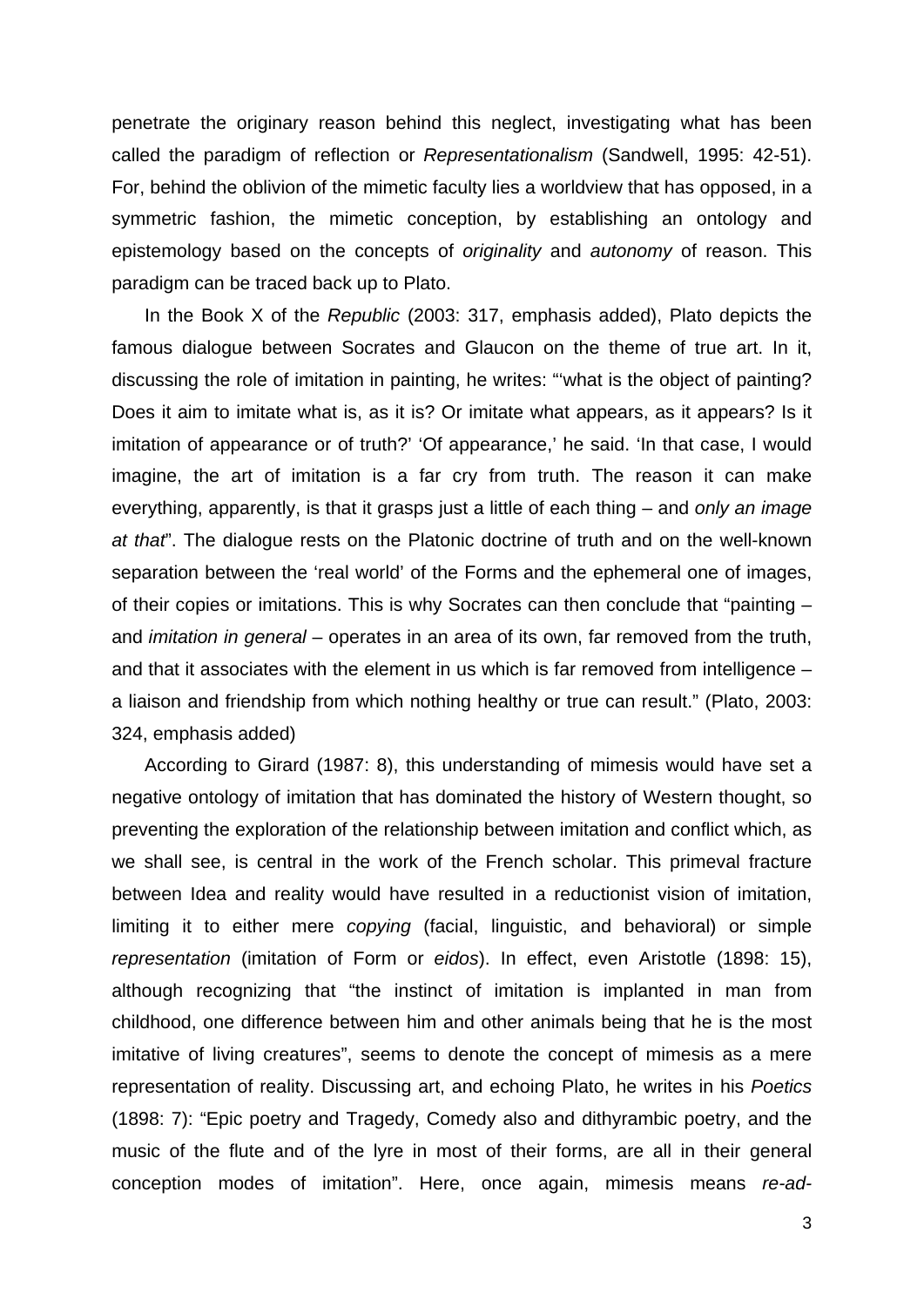*praesentare*, i.e. make present again something by means of the arts. Yet, in Aristotle's work one can find a *fundamental* difference with Plato's. The artist, in fact, imitating does not simply copy reality but somehow he has the ability to intensify it, to make it 'unique': "while reproducing the distinctive form of the original" she makes "a likeness which is true to life and yet more beautiful." (Aristotle, 1898: 57) For Aristotle (1898: 35), in other words, imitation is not limited to reproduce the real since the fine arts, such as poetry, are able to glean and to express the universal. This dialectical relationship between imitation and creativity, real and universal, will dominate the discourse on imitation from antiquity until the Renaissance (Garrels, 2011: 7).

However, it is worth noting that this conception has effectively relegated the relation between imitation and life to the spheres of the arts and of individuality, without ever fully apply these insights into the interpersonal, social and political domains. Even more important is the fact that imitation has always been conceived as *sublimation of reality*, *abstracting representation* and not as an actual modality of life; reflection on – and pursuit of – stylistic perfection and not analysis of social dynamics. In other words, this paradigm of reflection whether understood "as an *experience*, *method*, or philosophical *attitude*—desires an order of necessary truths immune from semiotic, figural, social, and cultural mediation." (Sandwell, 1995: 42)

Based on these assumptions, modern thought has partly built the so-called 'Enlightenment project'. The paradigm of reflection is, in fact, only one of the two faces of *Representationalism*. It will find its full development in the modern age, when this vision will encounter the new 'postulate of autonomy', thus inflicting another blow to the mimetic conception of the social world. In this regard, Girard (2012: 91-95) believes that Western individualism and the "romantic illusion" of the autonomy of humanity has its roots in the Cartesian *ego cogito*. With its separation between perception/emotion and thought/behaviour, it would have promoted "the emanation of a serene subjectivity, the creation *ex nihilo* of a quasi-divine ego." (Girard, 1966: 15) Girard's critique, in this sense, converges with that of Heidegger (2003: 129, emphasis added) who had precisely attributed to Descartes the invention of "the idea of the essence of man" by means of which the 'human being' "is everywhere and at all times determinable and, that means, *representable*." The construction of this solipsistic subjectivism, and of an intrinsically self-contained being that does not need interpersonal relationships to form her own *substantia*, would have transformed the modern individual into the sole source "of the giving-of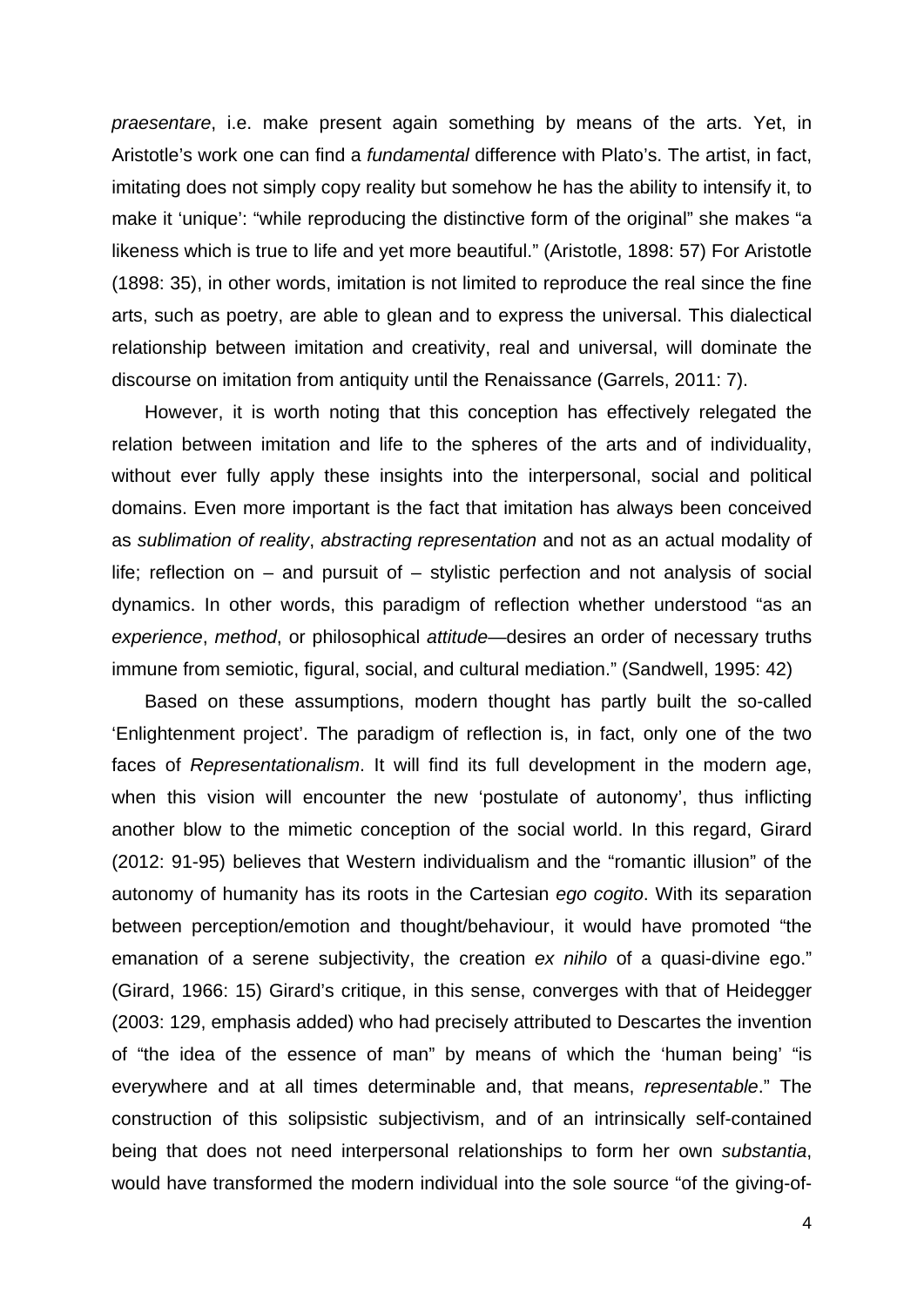meaning […] establishing the essence of man as its authoritative subject." (Heidegger, 2003: 129)

It is not difficult then to see why the mimetic dimension has been obscured within the Western philosophical discourse. Under the blows of the paradigm of representation first, and 'the myth of autonomy' later, the idea of "a purely autonomous and rational self" was established with the resources "to determine the object of his desire without support of other(s) or imitation." (Garrels, 2011: 8-9) This conception has come down to Kant who, in his *Critique of Practical Reason* (2002: 48), forcefully states that "*Autonomy* of the will is the sole principle of all moral laws and of the duties conforming to them". However, even if this 'theorem' connects directly the rational subject with the categorical imperative and the access to morality with the autonomy of the individual, Kant is fully aware that freedom and autonomy, as *pure concepts*, represent only the "*formal conditions* of the possibility of a law." "Therefore the moral law expresses nothing other than the autonomy of pure practical reason, i.e., freedom; and this [autonomy] is itself *the formal condition* of all maxims, under which alone they can harmonize with the supreme practical law."(Kant, 2002: 49, emphasis added) Kant (2002: 49), in short, provides a clear separation between formal (or normative) and substantive (non-normative) autonomy of the individual, between the foundation of a pure moral law (and the access to it) and "any matter of practical rules" which rests "always on subjective conditions" and cannot be universal. Unfortunately, this crucial distinction over time has faded, so confusing the two levels of analysis. Representation and autonomy, rationality and free will, thus went to form that "dialectic of Enlightenment" that has marked the history of Western modernity, by ignoring the actual and substantial impact that imitation plays in the processes of interpersonal and social formation (O'Shea, 2012: 3).<sup>4</sup>

#### **Mimetic Desire, Acquisitive Mimesis and Rivalry**

<sup>4</sup> The only partial yet notable exceptions are the works on imitation of Gabriel Tarde (1903) and William James (1950).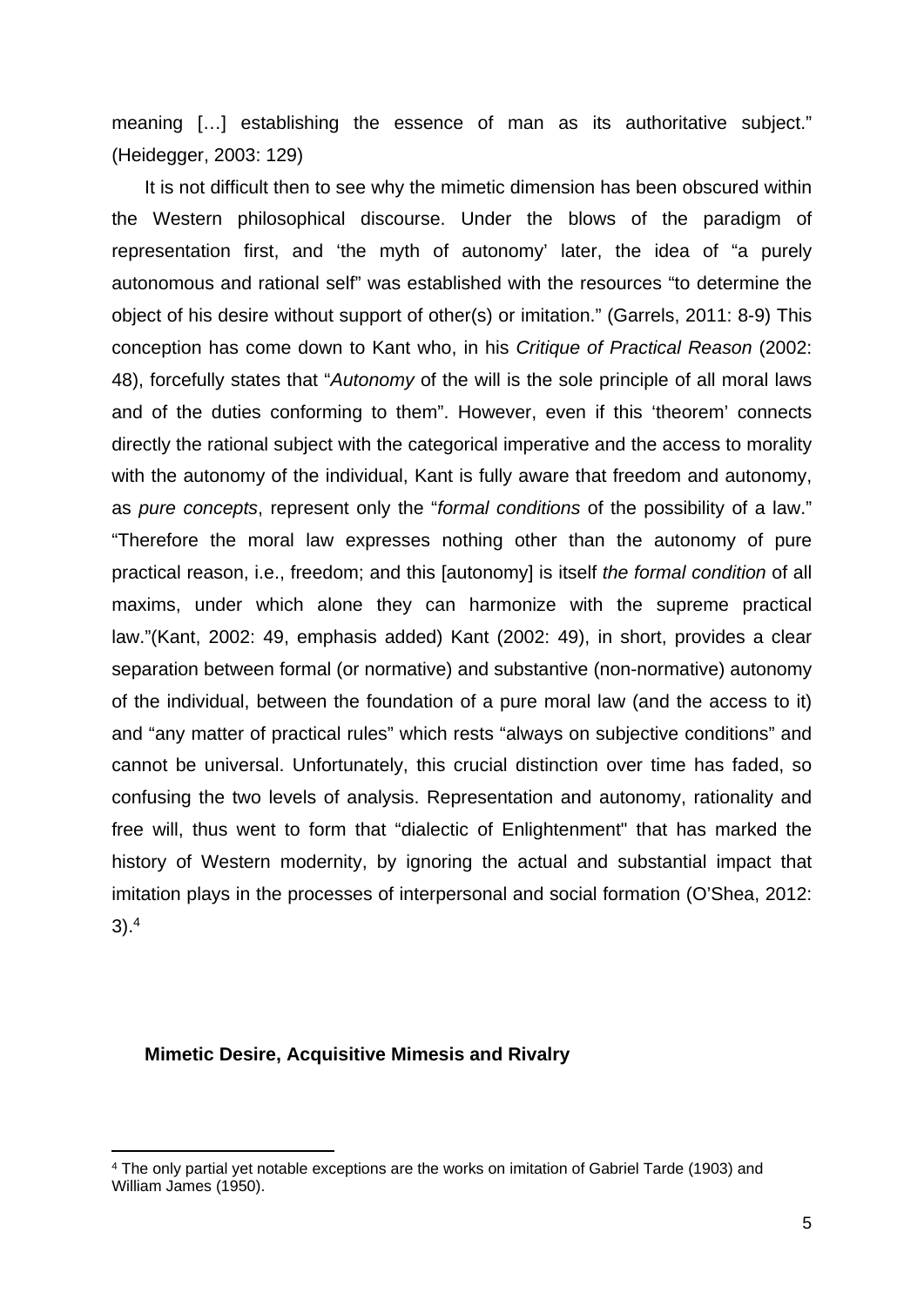As we have tried to show, under the pressure of subjectivist and autonomist paradigms imitation has been largely marginalized in the study of social and political phenomena.

Since his first book, Girard (1966: 28-9) has proposed a radical rethinking of the individualist ontology, criticizing "the illusion of spontaneous desire and of a subjectivity almost divine in its autonomy." In effect, Girard believes that humans are essentially mimetic animals, endowed with an extreme openness to the Other, a natural inclination toward interpersonal relationships. This does not mean that human beings are a sort of automata at the mercy of social relations but rather that they have the peculiar ability to form their own subjectivity only in conjunction with others. Autonomy, in other words, would not be achieved by means of a 'parthenogenesis of imagination', as suggested by the Enlightenment and Romantic writers, but only through complex mimetic inter-relationships. Here, however, it is important to specify the first conceptual originality of mimetic theory. Humans, in fact, would not be driven by a tendency to imitation per se, but specifically to imitate *the desires of others.* According to Girard, *man is an animal that desires but does not know what to desire*. For this reason he borrows his desires from others. As Girard put it:

Humankind is that creature who lost a part of its animal instinct in order to gain access to 'desire', as it is called. Once their natural needs are satisfied, humans desire intensely, but they don't know exactly what they desire, for no instinct guides them. We do not each have our desire, one really our own. The essence of desire is to have no essential goal. Truly to desire we must have recourse to people about us; we have to borrow their desires.

[...] If our desires were not mimetic, they would be forever fixed on predetermined objects; they would be a particular form of instinct. Human beings could no more change their desire than cows their appetite for grass. Without mimetic desire there would be neither freedom nor humanity. (Girard, 2001: 15)

Mimetic desire is, in short, the uniquely human characteristic that distinguishes us from other animals. It is the essential factor of social life and yet it is *nondeterministic* (because it leaves open the freedom to choose what to imitate) and *non-instinctual* (desire is not an urge, drive, or simply a passion). If it is true then that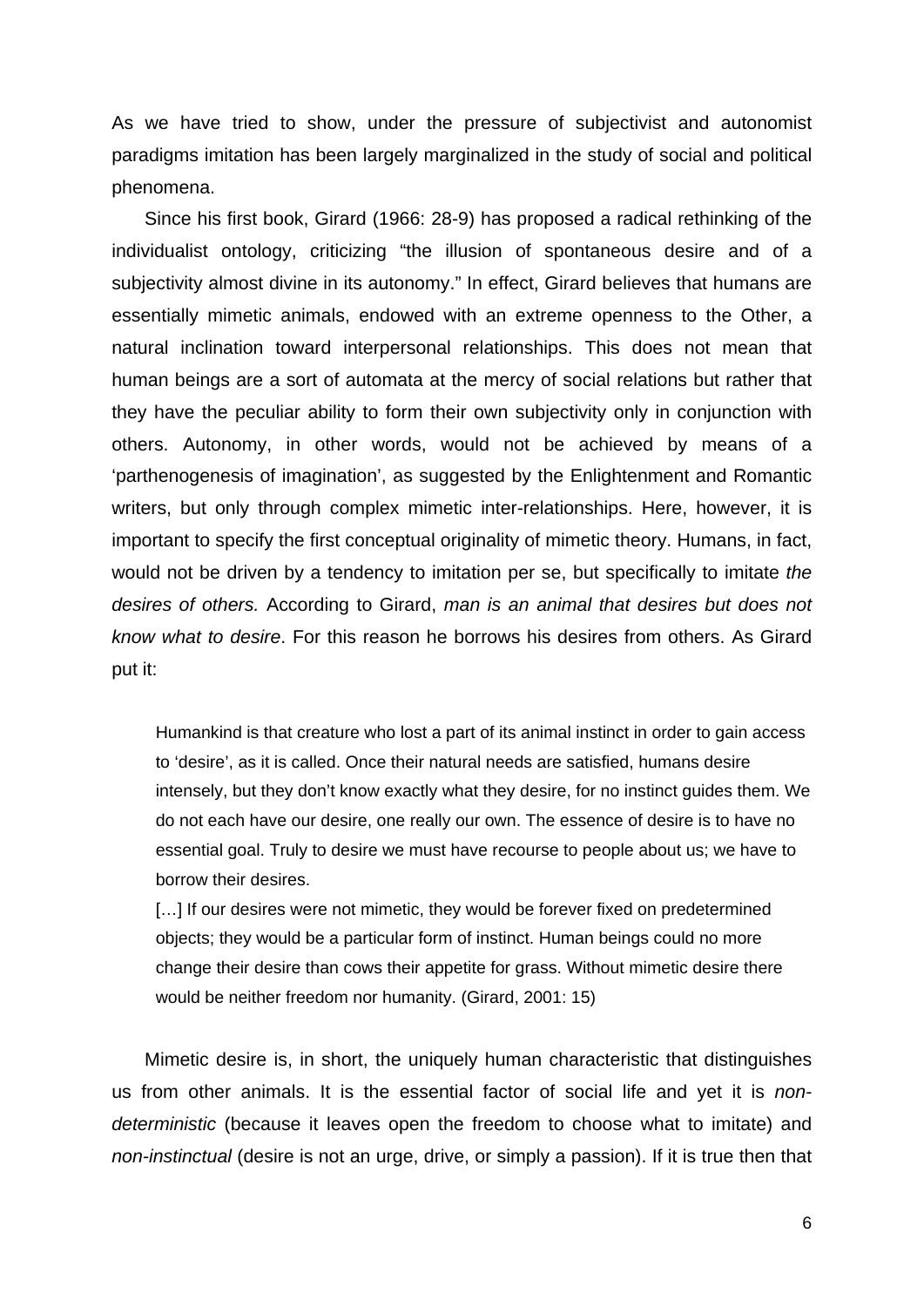the human being is a *homo desiderans*, and that her desires are not an instinct satisfiable by itself but require a direction, a *model*, to be formed, this means that the nature of desires is not subjective or objective but always *mediated* by the Other: "[w]e assume that desire is objective or subjective, but in reality it rests on a third party who gives value to the objects. The third party is usually the one who is closest, the neighbour." (Girard, 2001: 9) In short, desires are always mediated by a model (usually the nearest to us and the most accessible, as in the children-parents relationships).

Yet this mediation does not take place in an abstract vacuum but rather in the concrete and actual reality. For the form that mimetic desire assumes in the mediation is that of an object (a toy, a lover, political power, territory, etc.). This makes the relation between desire and imitation problematic because we tend to desire the objects desired by our model-mediator, thus creating a potential conflict: "If individuals tend to desire what their neighbors possess, or to desire what their neighbors even simply desire, this means that rivalry exists at the very heart of human relations." (Girard, 2001: 8) Accordingly, therefore, if desire generates imitation and imitation, in turn, evokes desires, this dialectical relation has a tendency toward *acquisition* and *appropriation*, i.e. to transform imitation in competition and rivalry. There is, in fact, a close connection between desire and what he calls acquisitive mimesis:

If the appropriative gesture of an individual named A is rooted in the imitation of an individual named B, it means that A and B must reach together for one and the same object. They become rivals for that object. If the tendency to imitate appropriation is present on both sides, imitative rivalry must tend to become reciprocal; it must be subject to the back and forth reinforcement that communication theorists call a positive feedback. In other words, the individual who first acts as a model will experience an increase in his own appropriative urge [i.e. desire] when he finds himself thwarted by his imitator and the model of his own model. (Girard, 2003: 9)

This analysis seems to echo Hobbes' insights in his *Leviathan* (1998: 66). It is wellknown that the English philosopher attributes precisely to man's passions, and to his "perpetual and restless desire of power after power, that ceaseth only in death", the propensity to generate conflict, rivalry and, ultimately, violence. It is man's ceaseless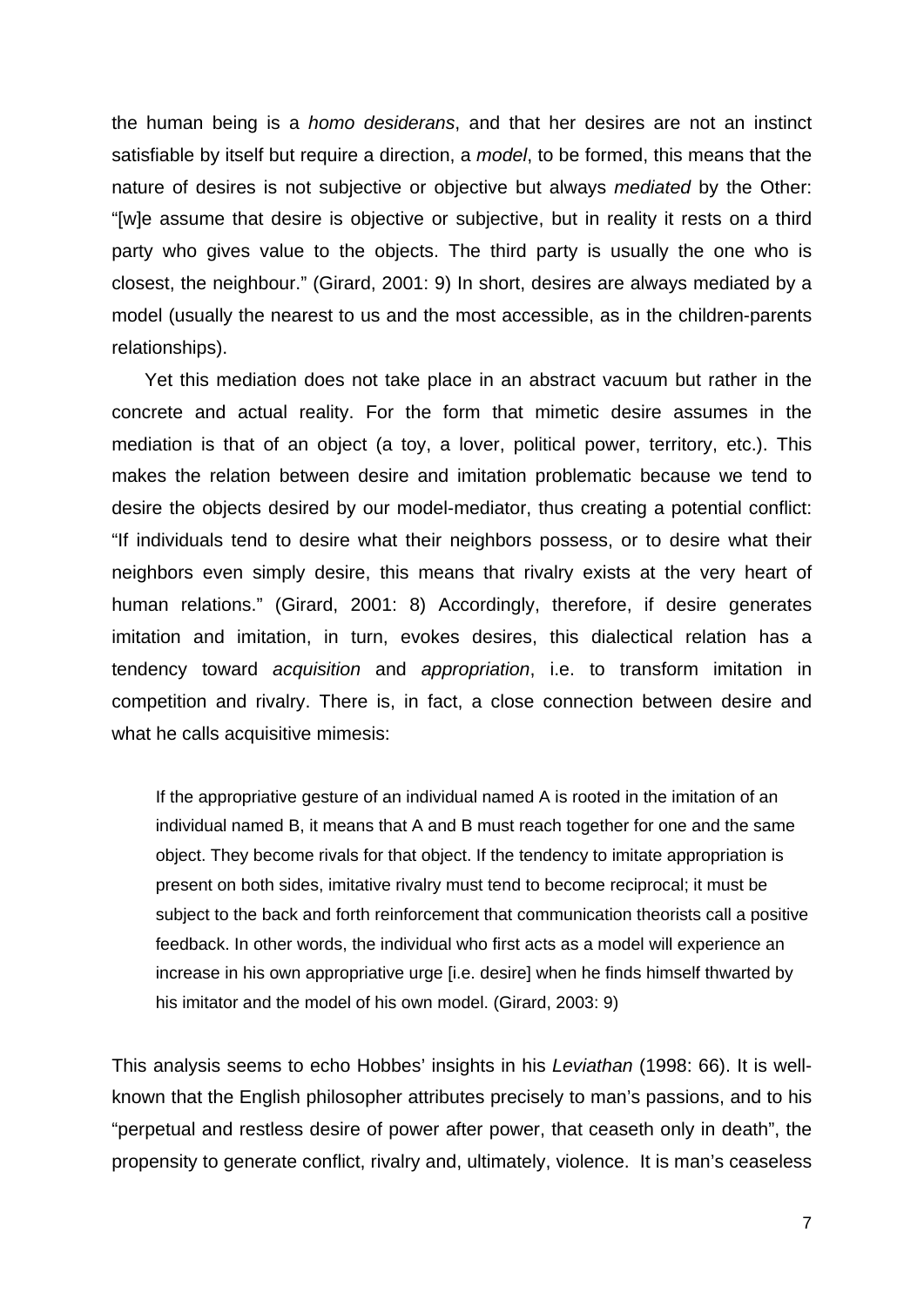desire – combined with his tendency to competition, diffidence and glory – that leads him to conflict, so that "if any two men desire the same equality thing, *which nevertheless they cannot both enjoy*, they become enemies; and in the way to their end, (which is principally their own conservation, and sometimes their delectation only,) endeavour to destroy, or subdue one another." (Hobbes, 1998: 83, emphasis added) However, there are crucial differences between Girard's ideas and those of the English philosopher. Hobbes' thought, in fact, rests on a *utilitarian perspective* (scarcity of resources creates conflict) and a negative anthropology (natural inclination of man to evil), while Girard (1994: 27; 2004: 10) denies that conflict is determined by the scarcity of resources or simply by man's 'deviated nature'. For Girard, far from being (only) trigged by scarcity or by man's natural aggressiveness, rivalry is the outcome of an *imitative process* (Girard, 1994: 27).<sup>5</sup>

To understand the differences between mimetic theory and Hobbes' conceptualizations, it is worth analysing what Girard calls the triangular structure of mimetic desire (see figure 1).

# {Enter figure 1 about here}

{Enter figure 2 about here}

As we have seen, this 'structure' takes the form of a triptych, i.e. it connects the Self, the Other as mediator/model and the object that the subject/self desires because she believes the mediator desires it. It is important to point out that this "triangle is no *Gestalt*. The real structures are intersubjective. They cannot be localized anywhere; *the triangle has no reality whatever* […] because changes in size and shape do not destroy the identity of this figure." (Girard, 1966: 2, emphasis added) This means that the mimetic relations that are established between the subject and the model are *pre-cognitive* and *pre-rational*, or even if they involve the actors in an active manner they are not really conscious and intelligible. Accordingly, the logic driving the conflictual escalation between individuals taken in the mimetic rivalry is hidden

<sup>&</sup>lt;sup>5</sup> With his approach, Girard also distances himself from Hegel and his theory of 'desire for recognition' (Kojève, 1980: 7). While for Hegel the power of desire rests on wanting to get recognition through the desire of others, even at the cost of life, for Girard rivalry rests on the ambivalent desire to possess what the Other/model possesses. In Girard, this is not a self-conscious process. On the contrary, it is only a subconscious and interpersonal dynamics; indeed a mimetic one.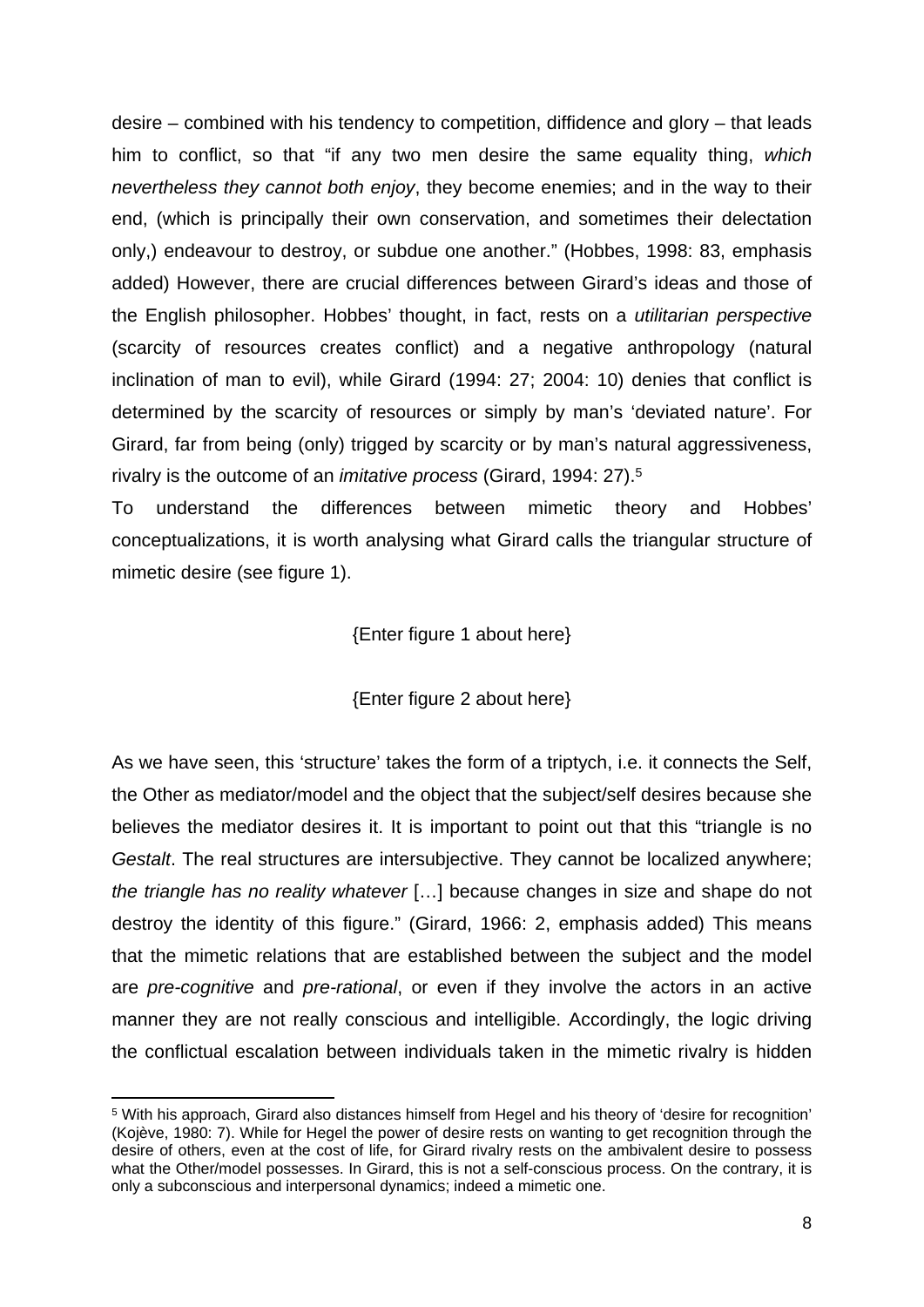from the actors themselves and yet escalating precisely because it cannot be *completely rationalized*:

The appearance of a rival seems to validate the desire, the immense value of the object desired. Imitation becomes intensified at the heart of the hostility, but the rivals do all they can to conceal from each other and from themselves the cause of the intensification. Unfortunately, concealment doesn't work. In imitating my rival desires I give him the impression that he has good reasons to desire what he desires, to possess what he possesses, and so the intensity of his desire keeps increasing […] The paradox is that the resistance itself brings about the re-enactment. (Girard, 2001: 10, 20)

The origin of the rivalry, then, lies in this double exchange for which the individuals involved are part of a *double mediation*: everyone becomes a model/rival of the other increasing mimetic desire and conflict: "[e]ach becomes the imitator of his own imitator and the model of his own model. Each tries to push aside the obstacle that the other places in his path" (Girard, 2004: 9) (see figure 2). A vicious circle is then created by this *struggle between doubles* which, in some cases, transforms the initial rivalry in actual violence. Following Girard, violence is not the result of a desire for self-affirmation (as for Hegel) or to possess a not divisible object (as in Hobbes), but of the interpersonal and mimetic nature of desire and rivalry that tend to escalate to extremes: "violence is generated by this process; or rather *violence is the process itself* when two or more partners try to prevent one another from appropriating the object they all desire through physical or other means". (Girard, 2004: 9, emphasis added) In short, there would be no first cause – an *archè* of violence – through which to trace back the origins of hostility since *violence is generated and not original*. The *reciprocity* of mimetic rivalry is the nucleus of conflict. It is precisely for this reason that it has a tendency to intensify because desire, as it were, "is responsible for its own evolution." (Girard, 1987: 304)

This would also explain the tendency of violence to escalate in size and numbers, that is toward what Girard (2001: 22) defines *snowballing* or violent contagion. Once spread in a group or community, thanks to the mimetic nature of rivalry, violence may become contagious, triggering a kind of chain reactions through which this mimetic interplay transforms antagonists into a "*mass* of interchangeable beings. In this homogeneous mass the mimetic impulses no longer encounter any

9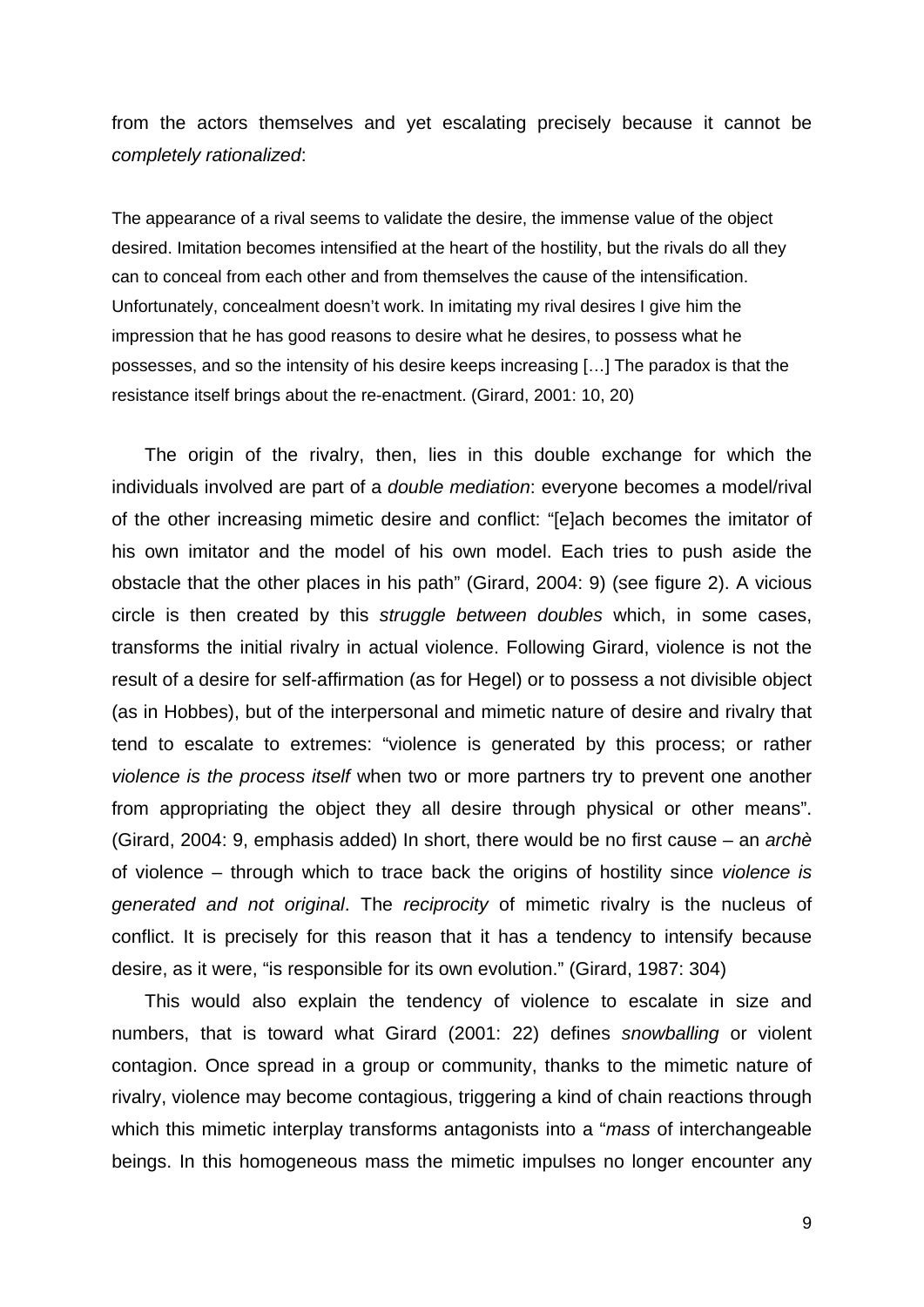obstacle and spread at high speed". (Girard, 2001: 22) The logic of revenge and vendetta closely resemble this violent reciprocal interaction. However, if violence is characterized by this tendency to escalate (among individuals as well as groups and political community), how is it possible to establish peaceful forms of coexistence? And what is the role of institutions and culture in determining conflict as well as pacification? Is it possible to interpose something to the mimetic contagion that, as we have seen, represents the central problem of rivalry? To answer these questions it is necessary to explore the second part of Girard's theoretical apparatus.

# **Violence, Culture and Religion: The Missing Link**

Mimetic theory is not only an attempt to conceptualize the role of violence in human relations, but also – and above all – an approach capable of linking violence with the origin of culture, its symbolic forms, and religion.

Following Girard, we have seen that the possibility of escalation is inherent in violence and rivalry, precisely because of their mimetic character. This tendency to extremes is the result of a profoundly human characteristic, i.e. mimetic desire. Accordingly, this means that the propensity to violent escalation is a specifically human feature because it rests on his peculiar mimicry of desires. But is it really so? Numerous ethological researches seem to corroborate this view (Palaver, 2013: 122- 4; de Waal, 1996: 71-73). Even in the animal kingdom in general, and among the anthropomorphic monkeys in particular, imitation and competition play an important role in triggering conflict but with one major difference: "human beings enter into rivalry for highly symbolized objects and that the very existence of these rivalries is made possible by symbolic institutions." (Girard, 1987: 93) In other words, while in the animal kingdom violence and conflict are held in check by *dominance patterns*, i.e. well-defined pre-symbolic and pre-linguistic hierarchical systems, humans have the unique ability to create symbolic institutions to canalize "desire in divergent directions and making acquisitive mimesis impossible." (Girard, 1987: 91)

In order to explain this difference, which is crucial, Girard does not postulate an ontological difference between humans and animals but, from an evolutionary perspective, he retraces the genealogy of imitation to establish a point of *differentiation*. Through this 'archaeology of man', captured in its transition from the animal kingdom, Girard believes that it was precisely the increased propensity for imitation to have triggered the process of hominization. There must have been a time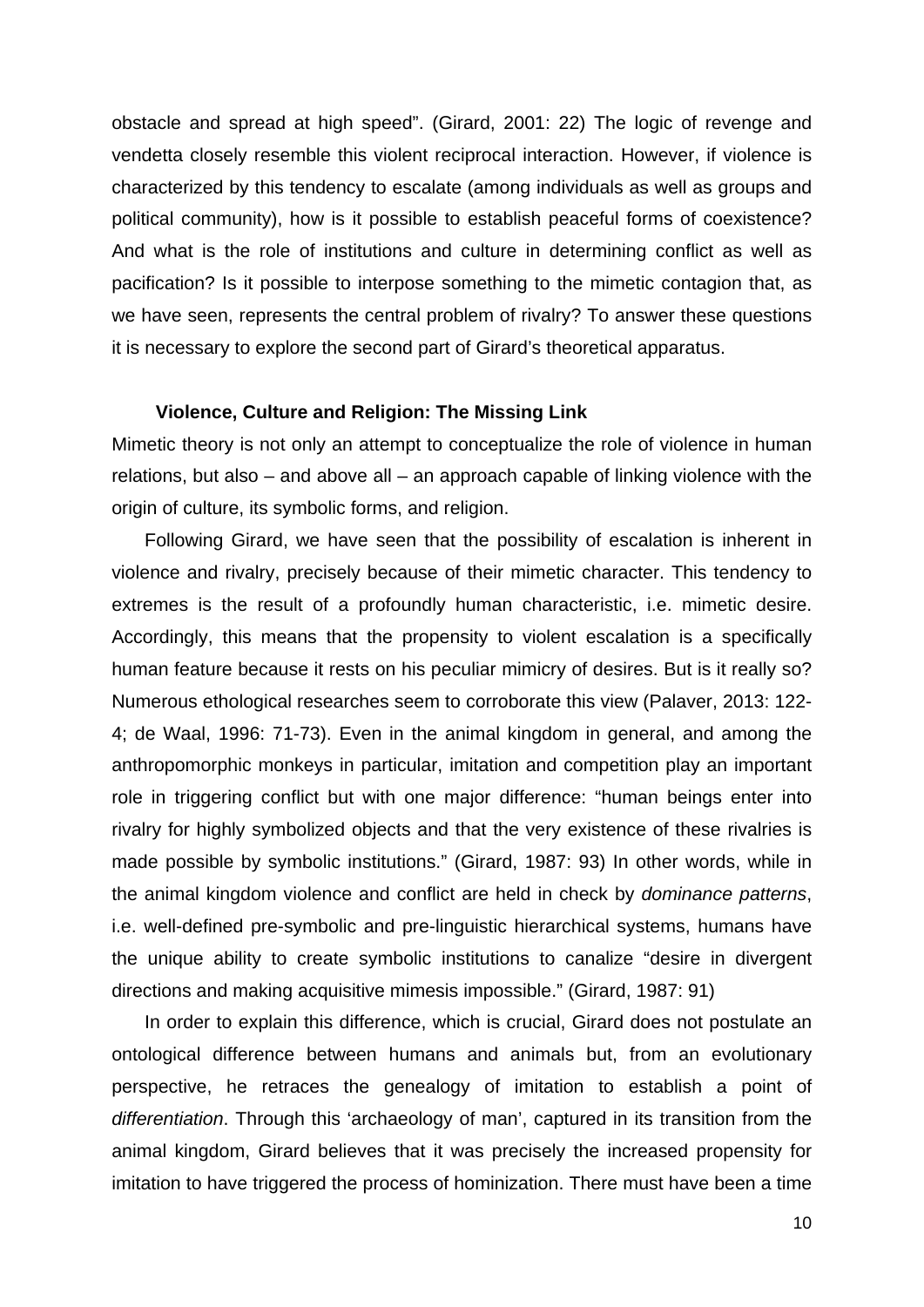when "the intensification of mimetic rivalry, which is already very much in evidence at the level of primates, destroyed dominance patterns and gave rise to progressively more elaborated and humanised forms of culture." (Girard, 1987: 94) This phylogenetic moment is defined by Girard the *founding murder*. At a time when mimetic rivalry reaches a high level of intensity, it would trigger a *mimetic crisis*, a chain reaction of violence, much like the war of all against all described by Hobbes. It would be at that point that the crowd – experiencing an undifferentiated violence, once that all the 'natural' mechanisms which used to contain violence are broken – in the choice between the mutual and complete self-destruction and survival, would canalize violence towards a surrogate victim or *scapegoat*: "The community affirms its unity in the sacrifice, a unity that emerges from the moment when division is most intense, when the community enacts its dissolution in the mimetic crisis and its abandonment to the endless cycle of vengeance. But suddenly the opposition of everyone against everyone else is replaced by the opposition of all against one." (Girard, 1987: 24) This scapegoat mechanism would create, for the very first time, a *symbolic signifier* through which the new community, becoming aware of the difference between a before and an after, an inside and an outside, peace and violence, would create a protoform culture. This primeval symbolic differentiation would rest right on the mechanism of scapegoating. For, the surrogate victim is sacrificed because she is considered responsible for the disorder and, at the same time, her killing restores an order of meaning. She would be, then, the subject of a *double transference*: she would literally be sacrificed, which means killed and made sacred, an object of contempt (as cause of the disorder) as well as veneration (for the re-establishment of order). This dual nature of the sacred would explain the contradictory meaning of this term that has been recorded by many anthropologists and by Durkheim (2008: 306) who has described the "ambiguous nature", the tendency to "transmute"  $-$  to stand in the balance between purity and impurity  $-$  of this concept. Culture and religion, then, would be born out of murder. For this reason, Girard (2010: 21), from his anthropological perspective, states that original sin is vengeance – "never-ending vengeance" - because only this process could trigger the cycle of violence that has led to the first mimetic crisis and, therefore, to the actualization of the scapegoat mechanism.

This hypothesis on the origin of culture, and on the relation between violence and religion, is somewhat controversial because of its *meta-historical* character. The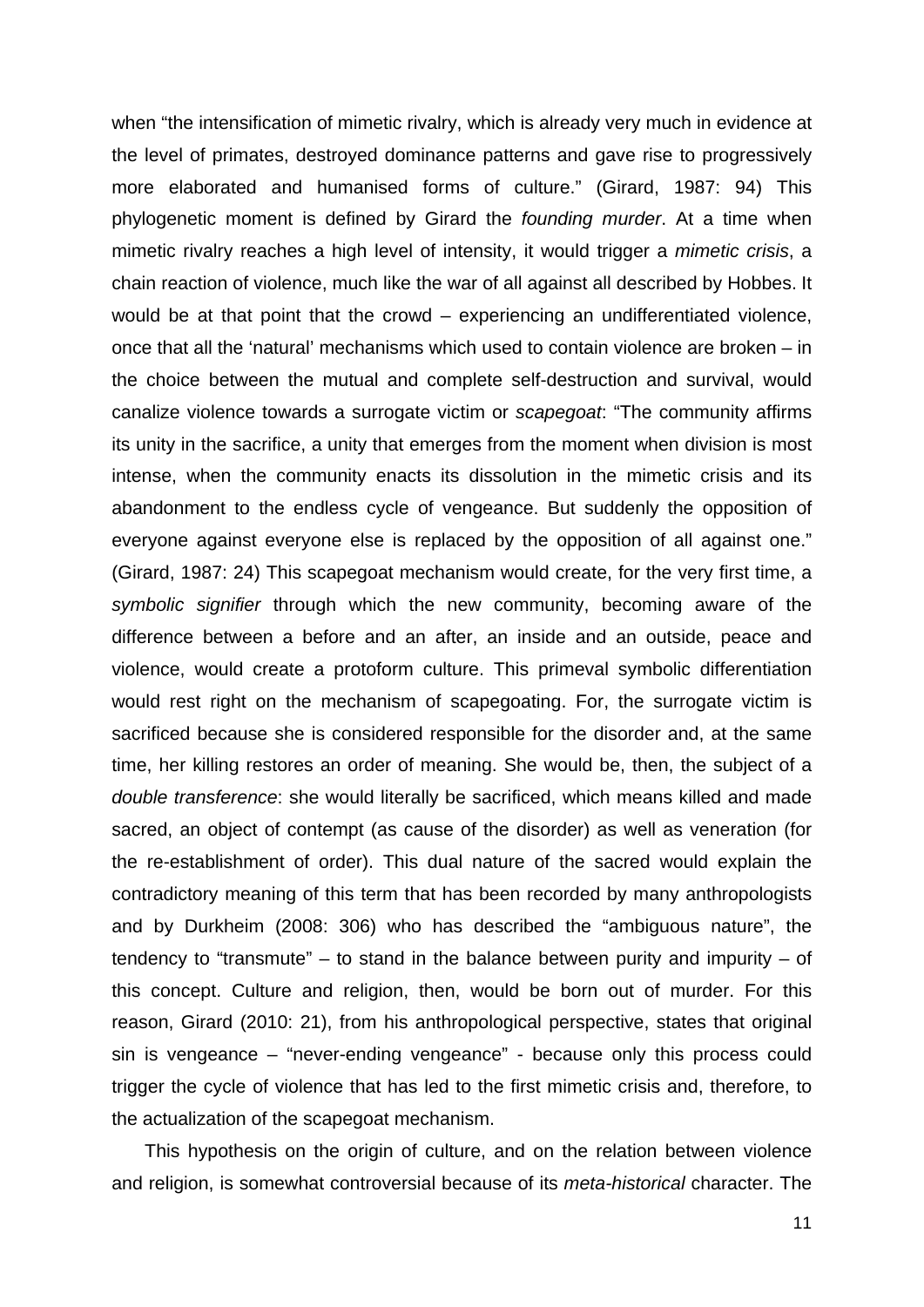founding murder is in fact an episode (or series of incidents or crises) that happened in *illo tempore*, and cannot be empirically analysed. Yet, according to Girard, there would be *traces* and significant evidence of this historical moment. The founding murder would constitute a sort of anthropogenic Big Bang and, just like the primordial explosion, it would have left traces and cultural remnants in myths, rituals and prohibitions. In one of his best known book, *Violence and the Sacred* (1977), Girard explores in depth the structure of myths, especially the myths of origin, to reveal how they "always begin by recounting a crisis in human relations, which often takes the guise of an 'affliction' or 'plague'." (Antonello, 2010: 24). Usually, in the mythical narrative, these are resolved "through a dramatic alteration in the mimetic unanimity: the violence of the community… all devolves into a single victim… chosen for arbitrary reasons." In other words, the structure of myths would replicate that of the sacred, "the foundational act of which is the lynching or the expulsion, real at first, and later *symbolic*, of an innocent victim." (Antonello, 2010: 24, emphasis added) But there is more. Through this archaeology of the arcane, Girard (1987: 21) is able to show how "all prohibitions and rituals can be related to mimetic conflict." For prohibitions in archaic societies would have the aim to prevent the potentially conflictual imitation (think of the Decalogue: *Thou shalt not kill, Thou shalt not commit adultery, Thou shalt not steal, Thou shalt not covet*, etc.), while rituals "should be an attempt to reproduce, often in frighteningly realistic manner, precisely what societies fear the most", i.e. violent escalation. In short, rituals would have a *cathartic* purpose (to symbolically re-enact sacrifices to avoid violent escalation) while prohibitions a preventive one (to forbid violent acts and conflictual behaviour). In this way it is possible to understand why for Girard there is an indissoluble link between violence and (archaic) religion, not because they contain a violent ideologeme (as is often assumed) but because, born out of primordial violence, they are always exposed to the 'marks of the sacred', its structure, prohibitions and purifying rituals. For this reason, Girard (1987: 32) can finally state that: "Religion is nothing other than this immense effort to keep the peace. *The sacred is violence*, but if religious man worships violence it is only insofar as the worship of violence is supposed to bring peace; religion is entirely concerned with peace, but the means it has of bringing it about are never free of sacrificial violence."

## **The Event of Crucifixion: History, Secularization and Eschatology**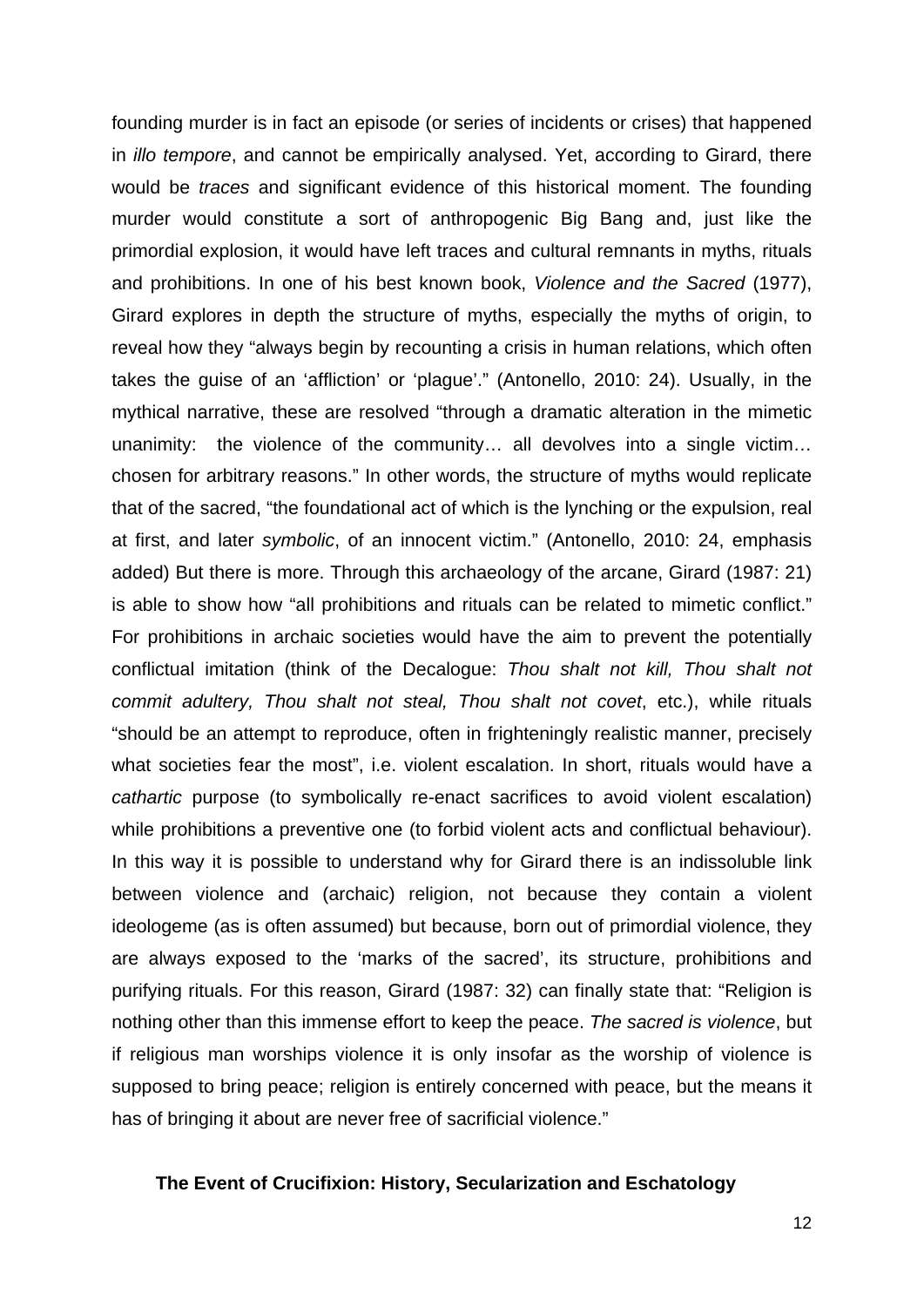Girard has devoted the last phase of his career to biblical exegesis and to the study of the differences between archaic religions and those of the Book, so elaborating what is considered the most controversial aspect of his analysis. Drawing on an unpublished work of Nietzsche, defined by Girard the "single greatest theological text of the nineteenth century" (Palaver 2013: 197), he has discovered that there is a *radical antithesis* between archaic religions and Christianity. In fact, both the mythical and the Biblical narratives present a strong 'sacrificial structure', that is accounts of violence and sacrifices. Yet, according to Girard, while the mythic narrative 'conceals' the sacrificial mechanism in its account, which is always told from the perspective of the perpetrators, Christianity would have reversed this narrative, putting the victim at the centre of the discourse on violence. The analogy between ancient religions and Christianity (which had been extensively studied by James G. Frazer), then, would only be *structural*, not *substantive*. With Christianity, what the myth tells in the form of a purgatory and expiatory self-justification (sacrifice as necessary), is brought to the consciousness of its uselessness and injustice. As Girard put it:

In myth, the standpoint is always that of the violent community that discharges its violence onto a victim it sees as guilty and whom it expels as a means of reestablishment the social order. In the mythic account the victim is always guilty, and is represented as such. Think of Oedipus, who commits parricide and incest and for that is expelled from the city […] Christianity reverses this situation, demonstrating that the victim is not guilty and that the unanimous crowd knows not what it does when it unjustly accuses this victim. […] With the gospel and the Passion of Jesus, this anthropological truth about humanity is revealed, put on display in its entirety: we, in our history as cultural animals, have always sought scapegoats in order to resolve our crisis, and we have killed and then divinized them without knowing what we were doing. (Antonello, 2010: 24-26)

The crucifixion, then, would represent the Event-advent of modernity. It is only thanks to the unveiling of the mimetic mechanism brought about by the Christian message that humanity could escape the 'sacrificial loop', so starting a progressive and non-cyclic historical path (i.e., not linked to the sacrificial cycle). Modernity, therefore, should be understood, literally as overcoming of a *modus*, a limit, i.e. the scapegoat mechanism. This new awareness, for Girard, would act as a destructive principle that brings with itself both the emergence of a new ethic and, at the same time, the seeds of its own (self)dissolution. This means that the Christian ethic, with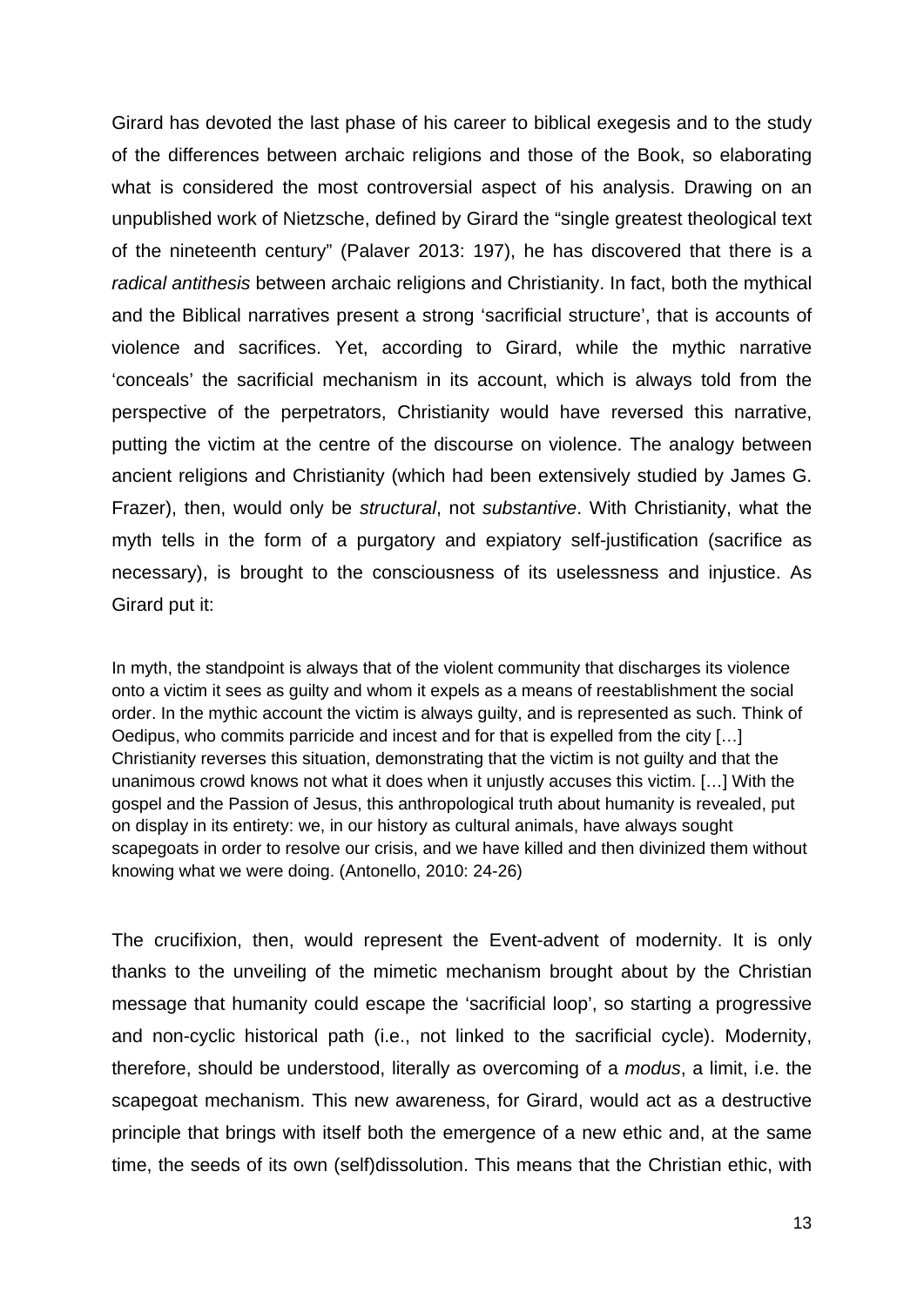its emphasis on freedom and free will, would lead to a process of demystification and desacralization because "secularization also entails the end of the sacrificial." There is, in fact, "a temporality of the sacrificial, and violence is subject to erosion and entropy […] When, thanks to Christianity, we get rid of the sacred, there is a salvific opening up to *agape*, to charity, but there is also an opening up to perhaps greater violence." (Antonello, 2010: 32) Here Girard's analysis crosses once again that of some of the great thinkers of the twentieth century. His idea of modernity as liberation and secularization, both triggered by the Christian message, echoes the analysis of Charles Taylor and Ivan Illich. The latter had precisely defined modernity as a *corruptio optimi pessima*, i.e. as a secularization of the Christian message deprived of its transcendent force. In the reading given by Taylor (in Illich, 2005: xi):

The secularization of Western culture and, indeed, widespread disbelief in God have arisen in close symbiosis with this belief in a moral order of rights-bearing individuals who are destined (by God or Nature) to act for mutual benefit. Such an order thus rejects the earlier honour ethic which exalted the warrior, just as the new order also tends to occlude any transcendent horizon […] This understanding of order has profoundly shaped the modern West's dominant forms of imaginary: the market economy, the public sphere, the sovereign 'people.'

The theological structure of Christianity would have been eroded *from within*, immanentized, emptied of its original ethical message (i.e., the *persona* replaced with the individual, the Christian ethos with fragmented ethics, the *imitatio Christi* with the models imposed by the new society of the spectacle, authority with the mere legality, etc.). In this way, one can understand why, according to Girard, the contemporary age of globalization rests, literally, on an apocalyptic trend (understood as unveiling and revealing). The release produced by Christianity has left us without 'safeguards' of the sacred, liberating us but, at the same time, unleashing a potential unlimited mimetic conflict. In the contemporary age, where all distinctions, barriers and classic *mediations* seem to weaken and collapse, there is room for a planetary crisis of undifferentiation. If, on the one hand, globalization has created a huge potential for interpersonal relations and exchange, on the other hand it has left open an abysmal ethical gap, failing to develop an ethical model appropriate to its age of extreme mobility. In a world that rests on neo-liberal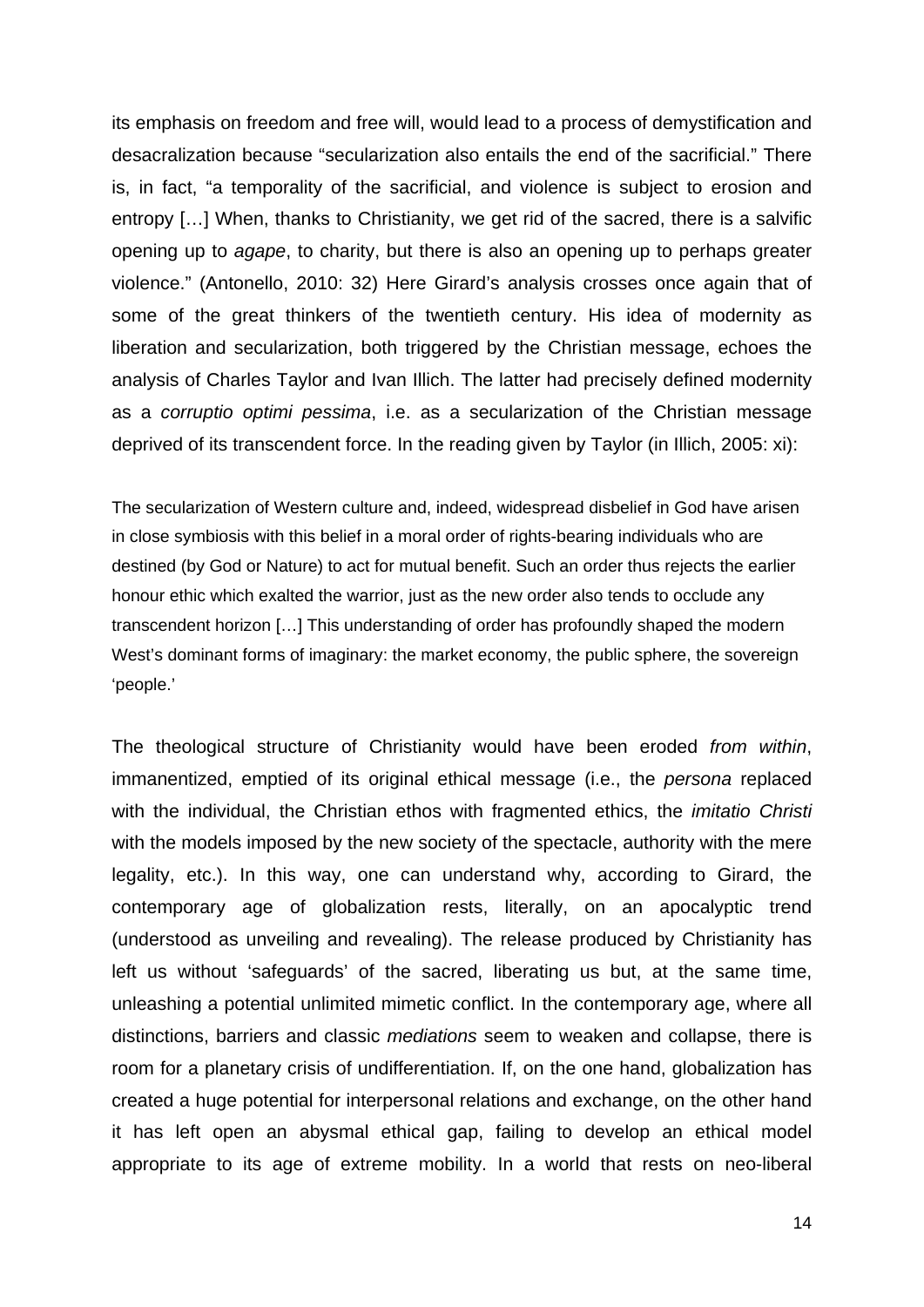postulates, on the logic of the market and the models imposed by it, and in which the power of the new technology is not capable of producing new ethical principles, "the whole planet now finds itself, with regard to violence, in a situation comparable to that of the most primitive groups of human beings, except that this time we are fully aware of it." (Girard, 1987: 260-1) In this final stage, Girard's analysis, crossing that of some reactionary thinkers such as Schmitt and Heidegger, sends us a message of ambiguous pessimism: the problem of man in the age of the world picture cannot simply be solved by idolatrizing or demonizing technology but rather trying to develop a thought capable of thinking its problematicity, an ethics adequate to the new mobile condition of the *homo technologicus*.

**Mimetic Theory and the 'International': Implications, Issues and Themes** What are the implications of Girard's insights for international studies? What is the picture of the 'international' that opens before us when we approach the world from the vantage point of mimesis? Building on the first half of the paper, this section outlines the analytical opportunities and substantive challenges that arise from rethinking the subject and theoretical field of international studies mimetically. The argument put forward here is that Girard's insights into the political, the role of violence and the place of the sacred provide a set of promising and powerful starting points for theorising 'the international' that are alternative to the International Relations (IR) canon. Firstly, they have the potential to radically destabilize the understandings put forward by classic and contemporary theories of IR, starting from the long-dominant realist tradition and its liberal alter-ego, concerning key foundational notions such as international order and anarchy. Secondly, they raise important questions and point to some critical inadequacies in how we theorise the social, sacred and global plane on which the edifice of international politics is purportedly built. Thirdly and lastly, they are able to read the central *problematique* of international relations – the problem of war and, by extension, security – through markedly different analytical lenses. In the process of engaging with mimetic theory, international studies emerges as a new subject, freed from the conventional hierarchies in which IR theory has confined it, yet also pointedly different from the picture painted by other critical accounts of IR and ultimately, genuinely and organically linked to the broader field of human and social experience.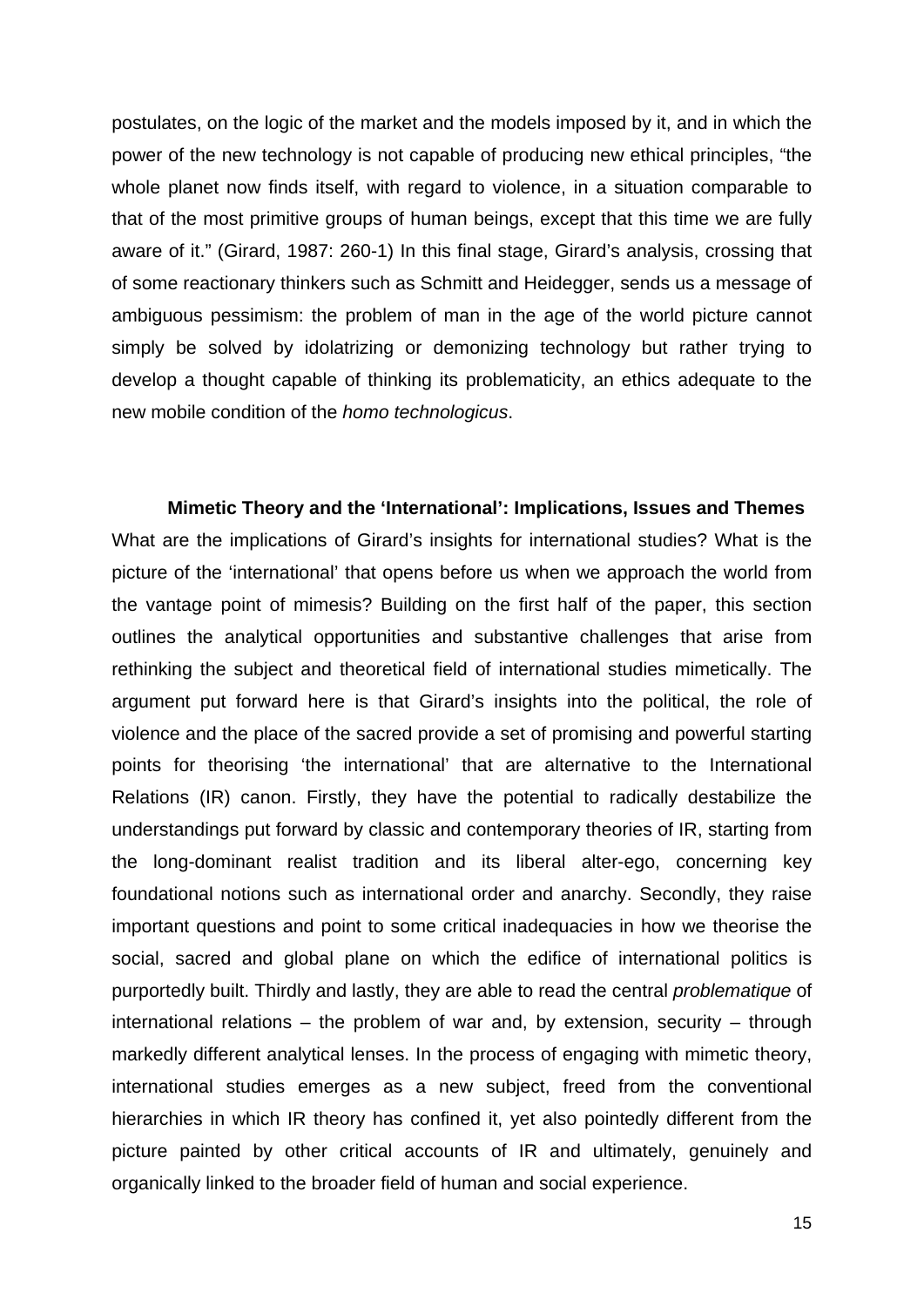That no engagement with the writings of René Girard has yet taken place in IR, with only a few notable exceptions (Thomas, 2005; Juergensmeyer 1991, 2008; Cambridge Review of International Affairs 2013), is a testament to the oft-lamented intellectual narrowness of the field. It would be tempting at this stage to fill this notable gap by doing what IR has accustomed itself with (Brown, 2013) – namely, appropriating a new thinker, normalise his work for an IR audience, and announce the start of the 'mimetic turn' in IR. The aim of this Special Issue and of this introduction, however, is different. The attempt here is not to muster up a new orthodoxy. Rather, it is to paint and contemplate the new picture of the 'international' that emerges once a change of perspective is introduced – a perspective that unveils a powerfully different point of origin and projects us towards an unsettling vanishing point.

# **Of origins, ontology and teleology: mimetic challenges to IR theory**

Despite the strong assonance in themes, Girard's writings have not directly engaged with the subject matter of international relations, as academically defined, let alone with its theories. Bringing mimetic theory to bear on IR Theory is therefore an invigorating yet not entirely straightforward exercise, given the frequent slippage in conceptual categories, vocabulary and quite naturally methods. However, it is precisely in this slippage, tension and sudden reversals of perspective that one finds precious material for reflection.

The first and most fundamental of such reversals concerns the relation between politics, order and violence. The primacy of politics is the first IR canon that gets dispelled in light of Girard's insights into the origins of the political – a set of insights that Benoît Chantre effectively summarised in the formula, 'politics is part of violence, not violence part of politics' (Girard 2012: 109). In Girard, violence is not the recessive, weak element in the binary relation with politics, but the dominant, prevailing one. Violence is the scarlet secret presiding over the construction of political order and, as such, it is violence that has a primacy over politics, not the other way around. This clearly poses a challenge first and foremost to those liberal approaches to international relations (eg., Ikenberry 2011; Slaughter 2005) whose formal understanding of order remains optimistically blind to power imbalances, patterns of colonial and neo-colonial domination as well the sheer human costs of maintaining the international system and its power structure. In Girardian terms,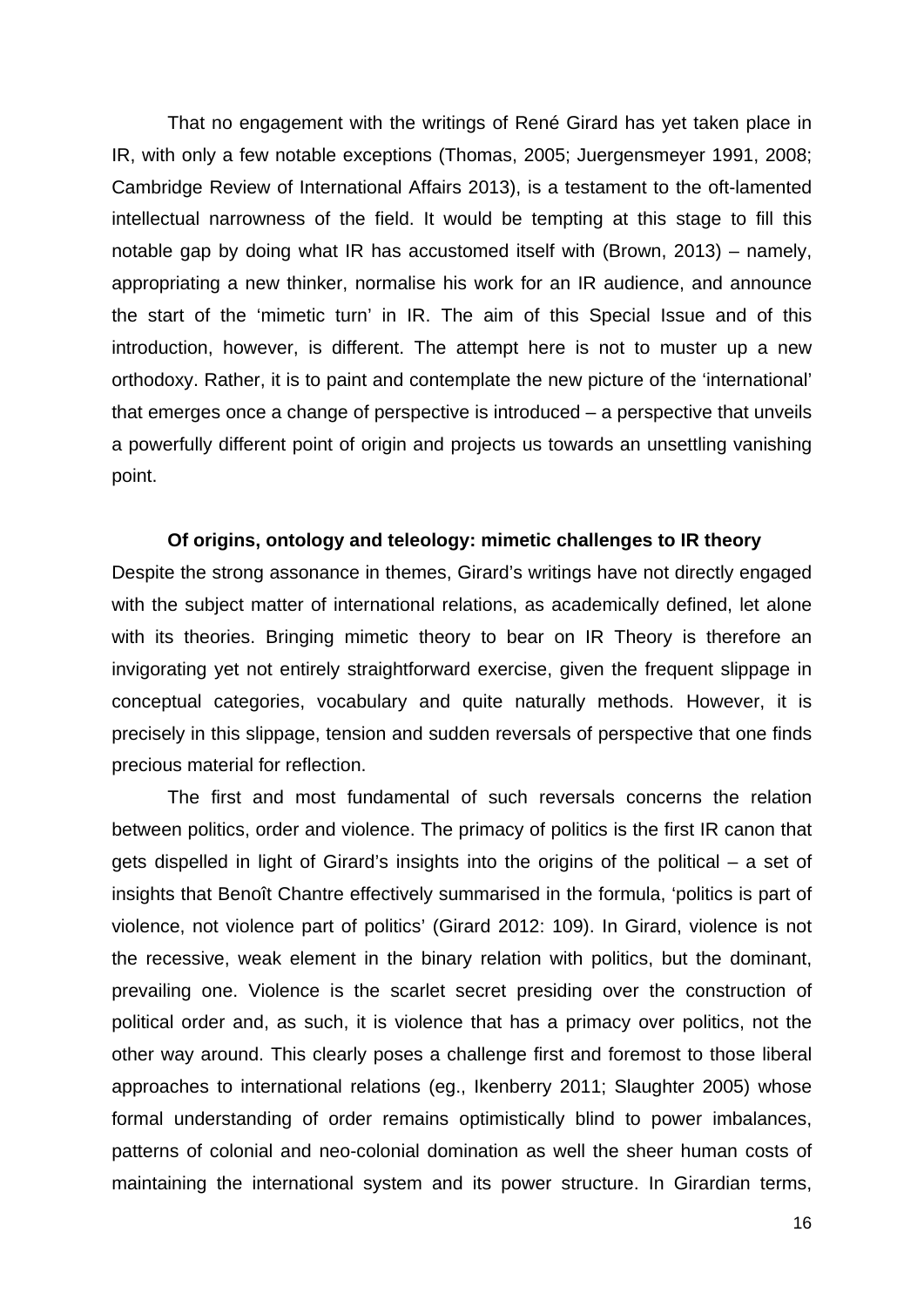liberalism fails to acknowledge the permanently violent, necessarily sacrificial basis of political order.

Throughout his writings, Girard stigmatises and critiques harshly that Enlightenment rationalism which still propels contemporary liberal approaches to IR by, on the one hand, debunking the illusion of an authentic, autonomous and rational 'self' (on which see above and more later) and by ridiculing the acritical attachment to Reason that the liberal project subscribes to  $-$  be it in the pursuit of its human rights agenda or in its democratic, cosmopolitan ambitions (cfr. Zolo 2002). Laconically, Girard invites us to let go of this rationalist use of reason as one lets go of one last mythology, sure that one day we will look back and sigh, 'we "believed" in reason, as people believed in the gods' (Girard 2012: 119).

In their rejection of liberalism's key assumptions, Girard's mimetic insights show a profound assonance with two other contemporary theoretical trajectories in IR, that of realism and critical theory, albeit with key differences in outlook vis-à-vis both. Starting from realism, there is no doubt that realism and mimetic theory converge in foregrounding a number of elements: firstly, the idea that violence, or the threat thereof, defines the human and political condition; secondly, the notion that fear and competition are powerful and endemic forces that need restraining so as to preserve a modicum of order; thirdly, the acknowledgement that any order is the result of a specific economy of power and violence (Williams 2005, Mearsheimer 2001, Lebow 2003). Mimetic theory, however, digs deeper into this state of affairs and, by doing so, demonstrates the hollowness of those second order categories which realism takes as theoretical building blocks. Two cases in points are the category of 'human nature' for classical realism (Morgenthau 1978; cfr. Troy, in this Issue) and anarchy for structural realism (Waltz 1959, 1979).

In terms of the former, mimetic theory does not fall into trap of reifying human nature as evil and/or power-obsessed in order to explain conflict. A detailed above with regards to Hobbes, there is no place, and in fact no need for any such anthropological assumptions in Girard's account of how conflict happens. Violence and war are inherently *relational* rather than unit-based occurrences, engendered as they are by the convergence of desires over objects or beings, i.e., acquisitive mimesis, rather than any innate and subjective proclivity towards conflict. Interestingly, this may lead one to conclude that in its emphasis on 'system effects' (Jervis 1997), strategic interaction and third-image patterns, neorealism may be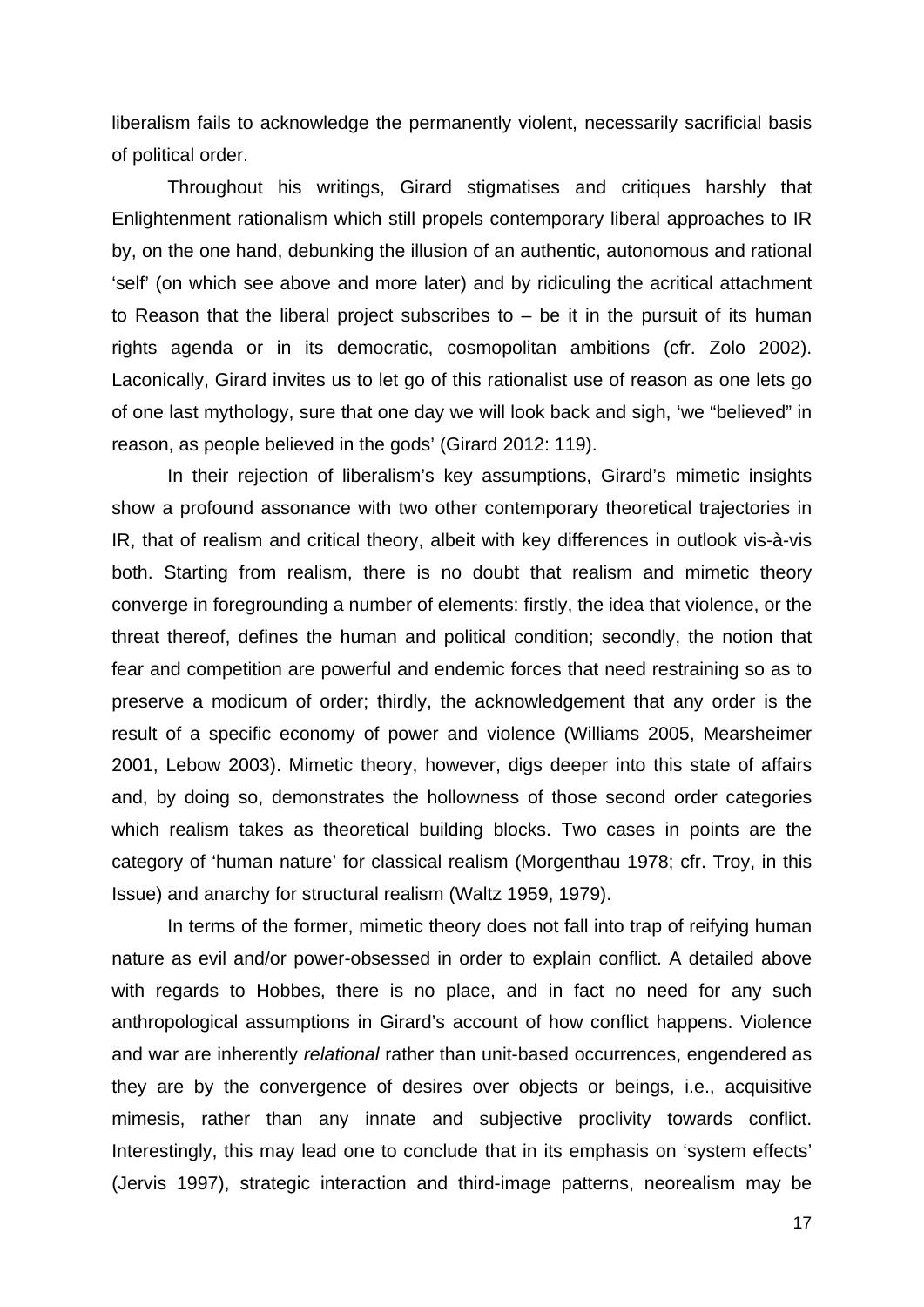closer to a mimetic understanding of international politics. With anarchy pointing to a mere negative condition, i.e., the absence of overarching authoritative mechanisms to prevent conflict, it is Hobbesian scarcity and competition over finite, scarce goods – power, territory, security – that function as trigger for war in neorealism. Mimetic theory, however, strips scarcity of its explanatory power and exposes anarchy as an empty container when it demonstrates that conflict arises irrespective of the nature of the object around which desires and interests positively converge – rivalry is what determines scarcity, not the other way around (on scarcity, see Dumouchel 2014). Ultimately, this also reveals another aspect over which neorealism and mimetic theory are bound to diverge – while the former remains materialist and objectcentred in its obsession with capabilities and quantifiers of power, the latter adopts an inter-subjective, 'we-centric' (Anspach 2011: 130), and entirely *processual* approach (Dupuy 2011: 209). In this approach, objects of contention not only dramatically lose importance over the power of rivalry itself, but they also reveal their ultimately symbolic, rather than substantive, essence (Farneti 2009).

It is precisely in its emphasis of the radically interpersonal nature of the human and political condition, particularly in the prominent role that the 'Other' plays in mediating our desires (Oughourlian 2007), that mimetic theory shows overlaps with another set of approaches to IR, those inspired by critical theory (since Cox 1983 and in the sense employed by, e.g., Booth 2007). The relentless suspicion of Western rationality provides the first commonality. The idea that human and political desires, identities and interests emerge in an intersubjective nexus, rather than exclusively by the Cartesian will of rational actors, forms another point of contact. Finally, there is a clear critical ethos to the concern that mimetic theory has for scapegoats, victims and outcasts, understood to be embodied emblems of the violence inscribed in political order, be it domestic or international. On all these issues there is a clear potential for a fruitful encounter between strands of critical IR theories and mimetic theory.

Mimetic theory, however, part ways with critical theory when it comes to the diagnosis of the contemporary condition, as well as its prognosis (McKenna 1992, 2011). Both would point to the erosion of institutions such as sovereignty and war and the correspondent, limitless expansion of violence as one of the fundamental traits of our globalised existence. However, they would differ markedly in terms of whether and how a possible path to resolution can be found. Where critical theory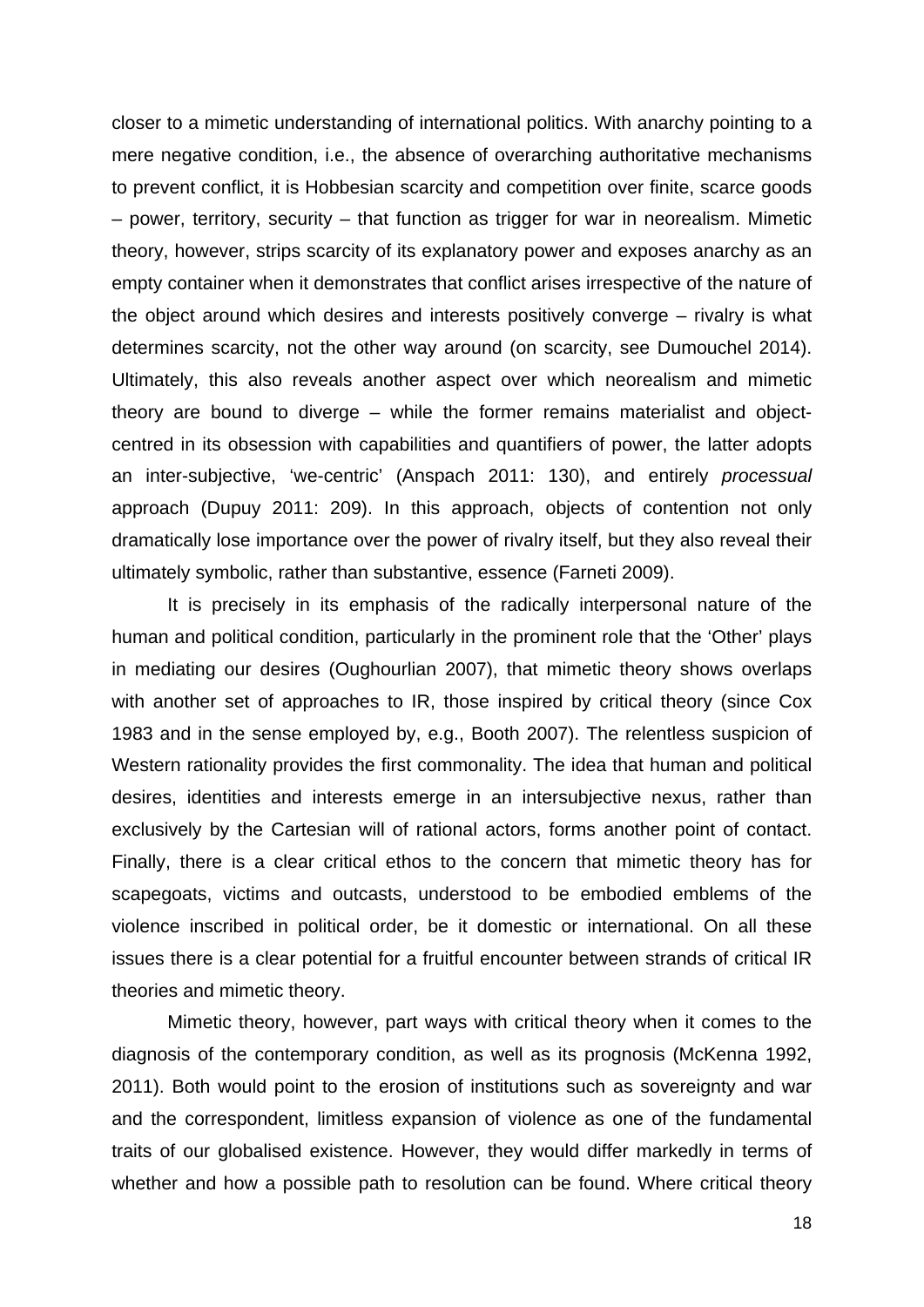employs the method of relentless critique and deconstruction to navigate the complexity the late modern condition, mimetic theory becomes decidedly metaphysic and eschatological when it invokes the possibility of grace and redemption via the path of *imitatio Christi*. The narrative that Girard weaves through history is clearly incompatible with the incredulity towards foundations professed by theorists of a critical bent. It is all the more intriguing to then observe the cases of those who have abandoned the former camp and leapt into the revelation of the latter (on Vattimo, see Antonello 2010 and Depoortere 2008).

By contrasting mimetic theory with contemporary IR theories one can appreciate the uniqueness of Girard's approach. Borrowing from the IR vocabulary and by way of preliminary conclusion, one could summarise the status of a mimetic approach to IR as follows: a parsimonious, critical yet foundational, anti-rationalist and intersubjective account to international politics that starts from the study of violence and ends with an eschatology of salvation.

#### **Beyond the Sacred, Before the Social: Global Politics and Mimesis**

Mimetic theory shows unique theoretical characteristics when compared to contemporary theories of IR. Girard's insights, however, are also precious in illuminating three substantive yet often contested issues in IR: the social, sacred and global aspect of international politics.

Mimetic theory provides an account of the *social* mechanisms underlying the human and political condition which is much richer and deeper than that provided by mainstream IR accounts. Admittedly, for a field often identifying itself as social science, IR has done remarkably well considering that for a very long time it lacked ways of conceptualising the social. Progress has been made since the opening up of the field to sociological approaches (Lawson 2007), including social constructivism (Onuf 1990, Wendt 1999). With its focus on the intersubjective mechanisms that generate human and political outcomes, however, mimetic theory provides a view of the social which is able to channel, contextualise and ultimately go beyond the insights advanced by social constructivism. There is no doubt that, in Girard's account, the most crucial process responsible for the creation and maintenance of political order, i.e., scapegoating, is a social and intersubjective one. In fact, once could argue that scapegoating is a classic example of a process of social construction – an intersubjective, violent meaning-making endeavour. As detailed

19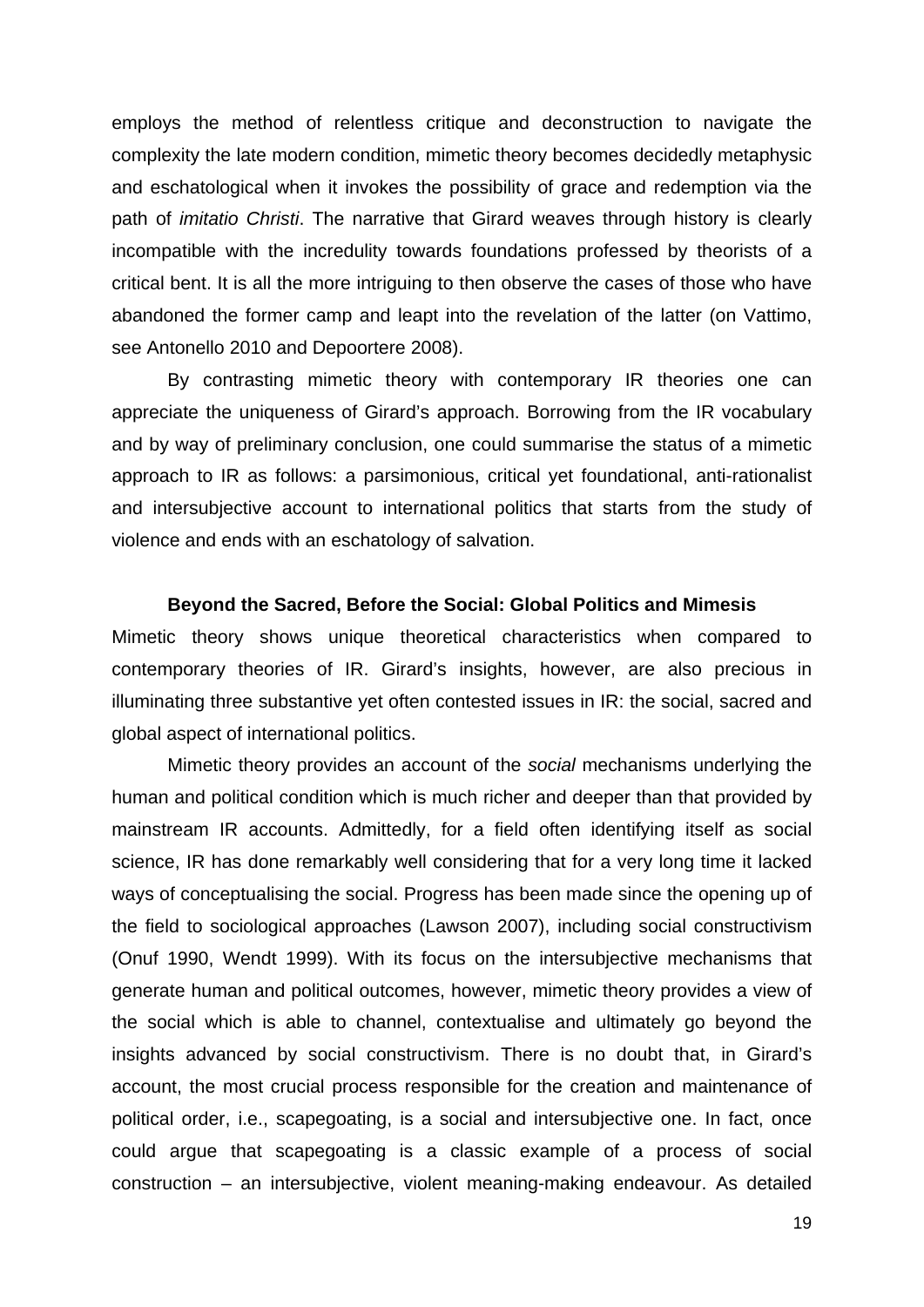above, violence in Girard is 'neither with the object, nor with the subject, but amongst the subjects', to paraphrase scholars of the Copenhagen school (Buzan, Waever, de Wilde 1998: 31), i.e., it cannot be explained by the object over which it is fought, nor through individual proclivities, but rather through a process of intersubjective, social construction. Conversely, however, one could argue that the reason why threats can be socially constructed and processes of securitization are so powerful is that they conform to, indeed they are instances of, the sacrificial dynamic which for Girard is responsible for the very making of signifiers and the construction of society in the first place. 'Social construction' therefore becomes a species of which mimesis is the genus.

Girard's conceptualisation of the 'sacred' is also of unique value, considering the state contemporary debates between secularism and religion in IR, i.e., between the so-called 'resurgence of the sacred' and the secular Westphalian model (for a critical review, see Petito and Hatzopoulos, 2003; Review of International Studies, 2012). While certainly advancing our understanding of the relationship between religion, violence and 'the international', these debates have essentially ended up mirroring the dichotomy between secularism and anti-secularism, or secular and post-secular (Habermas, 2008). As such, they have ended up reinforcing the apparent irreconcilability of these two fundamental dimensions of international politics and have remained imprisoned in yet another conceptual aporia, in what Scott Appleby has defined the 'ambiguity of the sacred' (Appleby 2000). Girard cuts through this ambiguity and debunks the false dichotomy between the 'religious' and the 'secular' by offering an account of human history where sacred violence and political, 'secular' order are intimately linked rather than dichotomous.

Thirdly, mimetic theory also provides a reading of the global condition which jars with the more benign account of globalisation and offers an alternative narrative of its contradictions. According to Girard, globalisation marks the highest stage of political modernity as well as the beginning of its undoing (Cowdell 2013; see also Cerella, in this Issue). If violence stems from the confluence rather than divergence of desires, the identity and homogeneity engendered by globalisation introduces a playing field in which competition, rather than cooperation, becomes the norm. Here too, mimetic theory reveals the problematic assumptions upon which the liberal paradigm is built. A case in point is the 'soft power' approach (Nye 2004). The idea that making people 'want what you want' is necessarily a prelude to cooperation and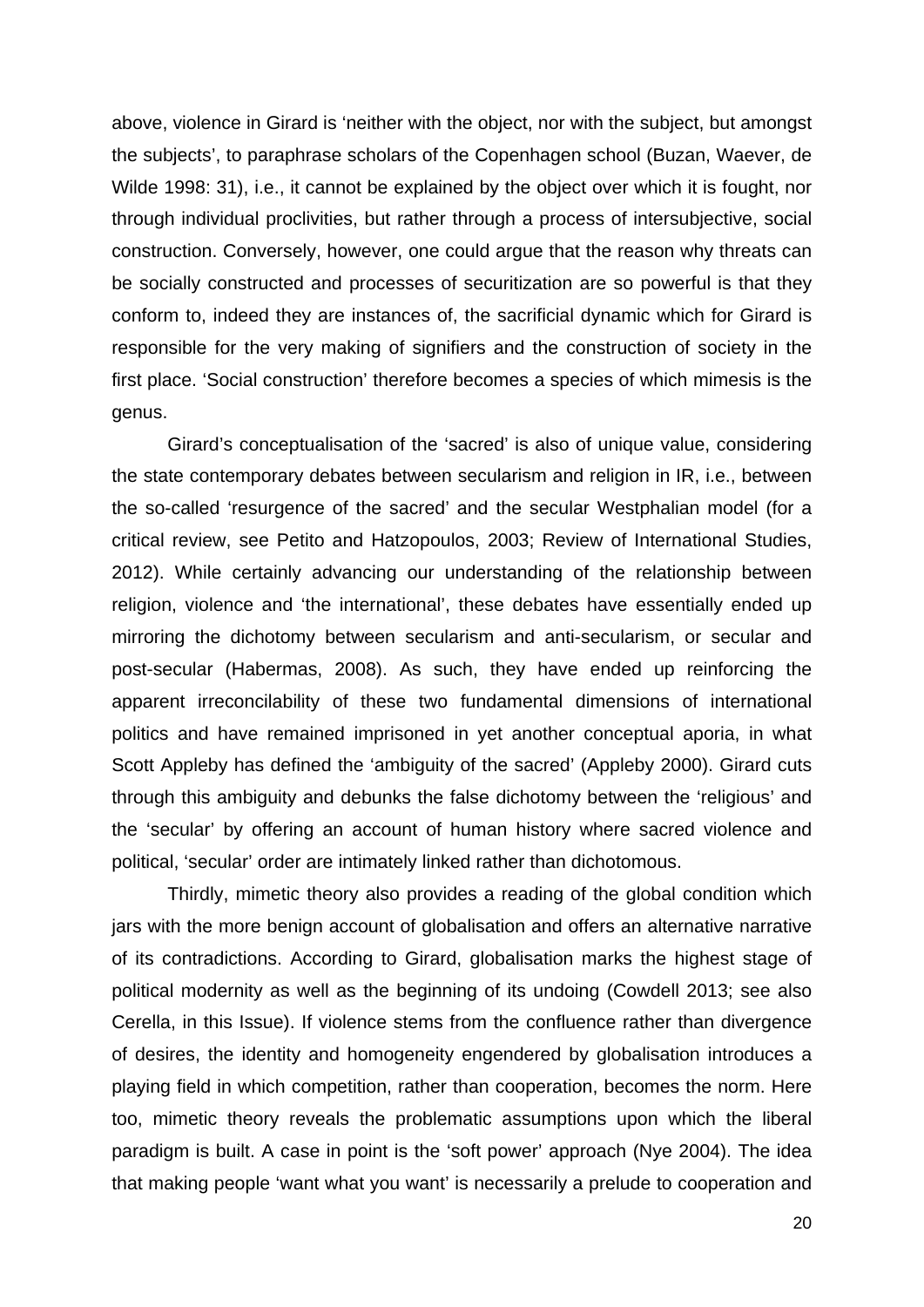peace is valid only if one ignores the conflictual potential of mimesis. Girard's insights, therefore, provide a welcome and corrective tonic to the hubristic claims of hyperglobalists and liberal optimists. In fact, when Girard considers the age of globalisation as being hysterically mimetic (Girard 2001), this is by no means to celebrate the triumph of Western liberal democracy over the globe, but to underscore the limitless potential for violence and conflict which is disclosed in the process.

#### **Mimesis, Political Violence and International Security**

The problem of violence, conflict and war may still be considered the central research question of IR and yet its study has been stunted by a set of unhelpful conceptual dichotomies and unnatural disciplinary divisions. Scholars of mainstream IR have notoriously studied war in isolation from the broader problem-field of political violence (Burgess 2010); scholars of political violence, on the other hand, approach war only insofar as this fits under the broader umbrella of 'conflict' (Kalyvas 2006). Engaging with Girard's work is particularly helpful in doing away with these disciplinary and analytical reifications and regain a sense of both the fluidity and the centrality of the problem of violence. This is particularly helpful at a time when our conceptual categories – from war to terrorism – are undergoing a process of erosion, with boundaries blurring under the effect of the powerful historical social forces of late modernity.

To start with, as seen above in more detail, Girard identifies in the sacrificial violence of scapegoating the mechanism central to the construction and the maintenance of order, a process able to channel the violence of all against all into the violence of all against one. If one looks at the history of the XX century as well as contemporary international affairs, the relevance of such mechanism cannot be overestimated. Scapegoating provides a powerful explanatory key to account for violence exercised both on a mass scale and on a micro scale: from genocides recurring across continents and cultures to the lynching of ethnic minority individuals on the streets of Western democracies (Dumouchel 2009, 2011). When directed towards foreign 'enemies', scapegoating becomes a type of foreign policy that can sustain governments in crisis through the contagious escalation of displaced violence – diversionary theories of war (at least since Levy 1989) seem to be clearly mimetic in essence. Aside from its multifarious applications, scapegoating provides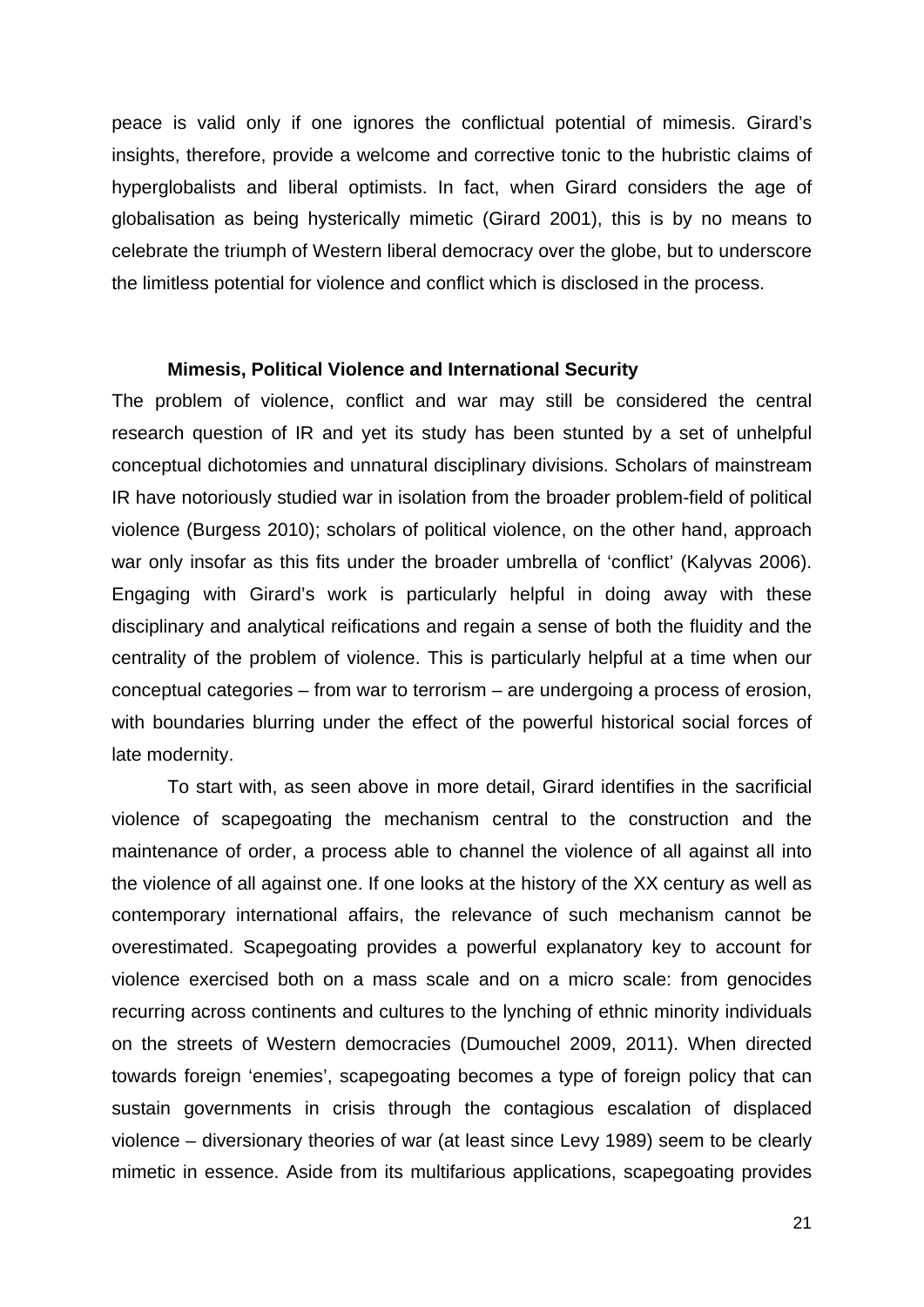us with a powerful reminder concerning the mobility of violence. This may contrast quite starkly with the inability of our IR analytical categories to travel, but this however only underlines the value of a mimetic theory able to embrace all of these forms.

It is also worth noting how the very principle of imitation or mimesis at the heart of Girard's writings remain understudied in international politics. Yet, its potential applications are virtually infinite, especially at a time when society, economy and culture exhibit such a high degree of homogenisation through mimesis – from the proliferation of 'memes' (Dawkins, 1976), to the apparent mimicry of political parties, to the rise of an undifferentiated 'global culture'. More specifically to international politics and security, the simple observation that desires, interests and identity are imitated, rather than spontaneous, resonates with and further illuminates a variety of patterns: from Cold war and post-Cold war bipolarity read as reciprocity (Sakwa 2013; Farneti 2013) to strategic interaction 'tit-for-tat' game-theoretical models; from radicalisation understood as imitation to leader-follower relations within terrorist organisations as mimetic model-subject relations (cfr. Brighi, in this Issue). Scholars have just started to explore and move beyond these possibilities (Polat 2012), yet much work still lies ahead.

Lastly, mimetic theory offers a convincing reading of both the function of war as well as its erosion as institution of international society that IR scholars are illadvised to ignore. The observation that war, just like a foundational murder, is the constitutive act of international order might resonate with early intuitions of scholars belonging to the English school of international relations (Bonanate 1995: 56) but it is certainly given additional depth and gravitas when read in the context of Girard's historical narrative of violence. Girard's reading of the contemporary practice and status of war is also worth engaging with from an IR perspective. In terms of the new practises of war, the use of private military companies is a case in point. As Girard fittingly reminds us when discussing the figure of the servant in Shakespeare's *Julius Caesar* and of Fedka the beggar in Fedor Dostoevsky's novel *Devils*, in order for sacrifice to be effective, societies often need actors able to 'perform the sacrifice on the sacrificers' behalf' (Girard 1991: 217) thus shifting the blame to some 'expendable third party' who will have to carry the stigma of murder (cfr. Baggiarini, in this issue). As for the status of war, Girard provides an arresting account of the decline of war, understood as modern institution, and the coming of a permanent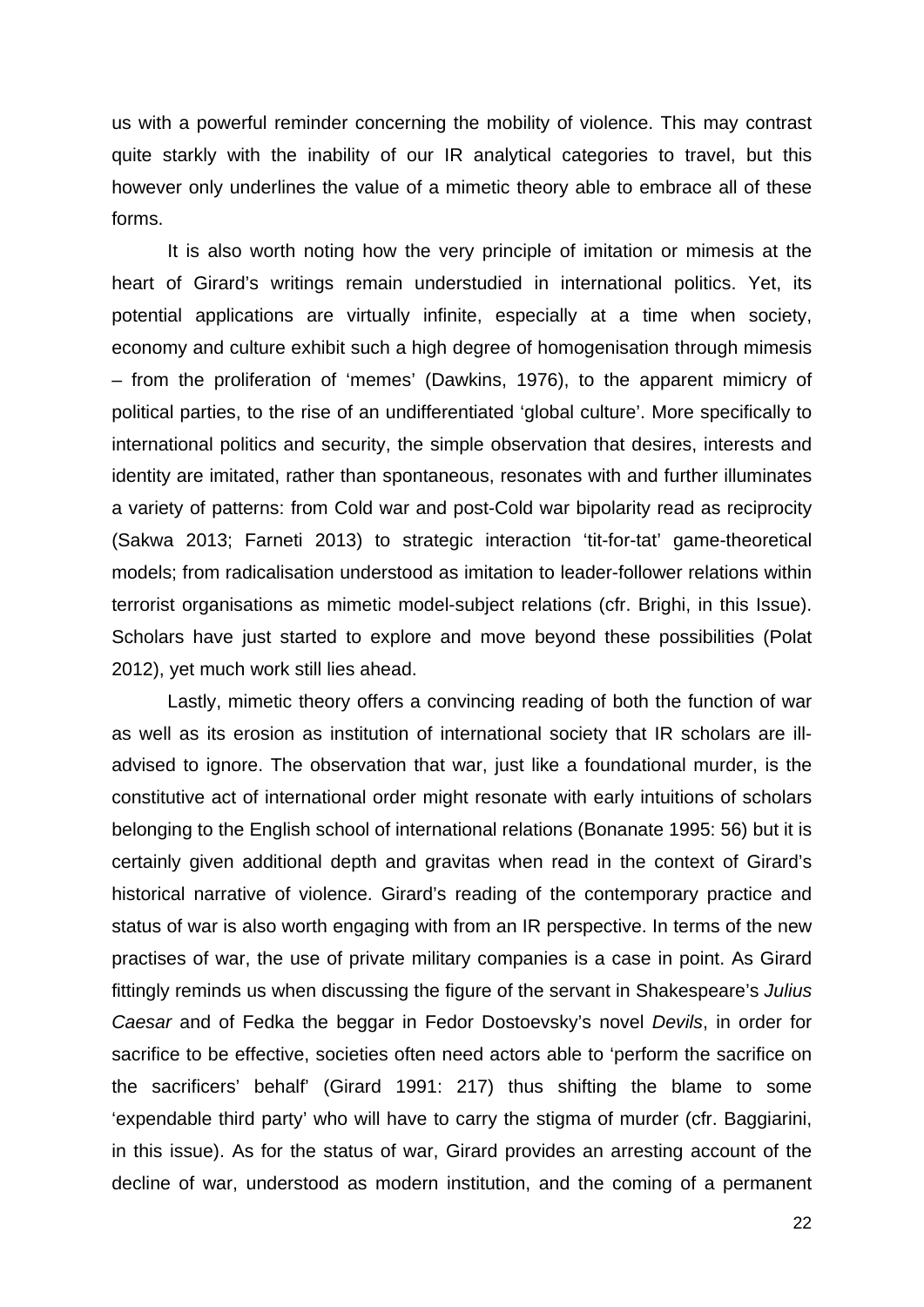state of limitless violence. The value of this account does not simply lie in the fact that it is in line with the contemporary empirical reality of war. Girard's reading of contemporary war is set into, and put in relation with, a sweeping and masterful narrative of the history our civilisation the kind of which IR has quite possibly never produced and which now can no longer afford to ignore.

#### **Plan of the Issue**

This special issue consists of three core sections. In the first section, mimetic theory is presented and assessed in the context of the contemporary theoretical trajectories within IR and, secondly, compared to the arguably still central theoretical approach of political Realism. The first paper is by **Jodok Troy**, who interrogates Girard's thought through the lens of Hans Morgenthau's political realism. Troy starts by noting a number of striking parallels between Morgenthau and Girard, especially in their treatment of notions such as power and desire. He moves on to argue that the anthropological insights of Girard can enrich the general thinking about the Self, Other and identity in the 20th century Realist tradition. Ultimately, Girard's thought helps shedding light on a number of implicit claims and assumptions regarding violence and human nature that remain central to political Realism. In the second paper of the section, **Antonio Cerella** compares Carl Schmitt's and Girard's theoretical proposals about the origins, containment and diffusion of violence in order to explore the end of the *Nomos* and of its sacrality. This exploration serves to trace an alternative genealogy of world politics, from its tragic beginnings up to the dissolution of the political form in the so-called 'global age'. Against the backdrop of classical political theory – from Hobbes to Rousseau and Clausewitz – Girard's and Schmitt's radical, and radically different, understandings of the role of violence in the 'political' shed light on the problem of political order in the Post-Westphalian age.

In the second section of the issue, Girard's mimetic theory will be used to rethink the thorny relationship between religion and violence in international relations, to explore the conundrum of the ambiguity of the sacred, and to propose a different 'image' of the nature of political conflict at the international level, as well as of the means for its resolution. **Scott Thomas**' contribution takes issue with the current state of affairs and sets out a challenging alternative approach to the study of war in international relations as well as the relationship between religion and violence. Thomas contends that the problem of 'religious violence' has been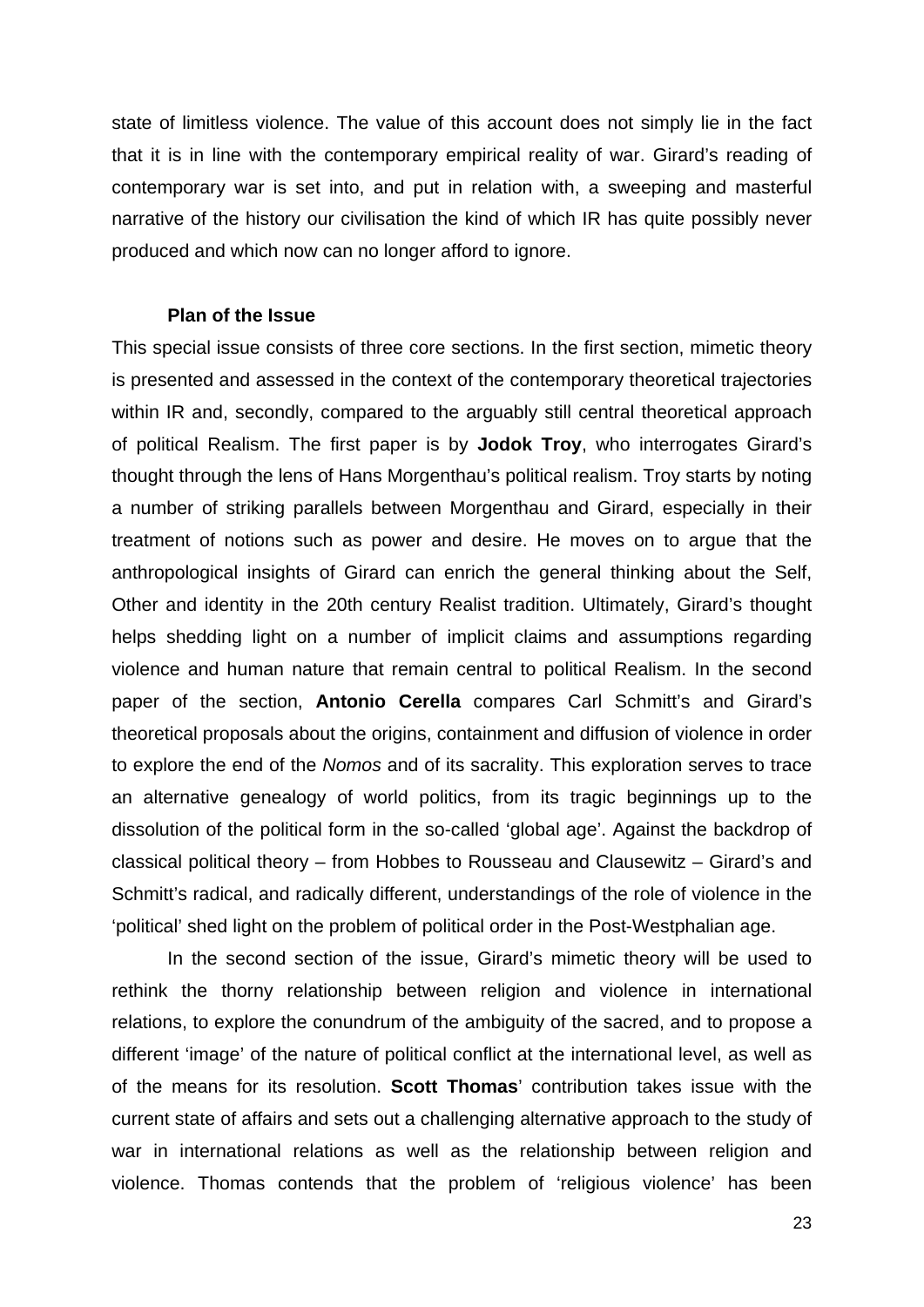invented or constructed as one of the main issues in the 'religious turn' in IR, or the global resurgence of religion. His paper seeks to link mimetic theory with specific approaches to international theory – it points towards critical theory, post-positivism, and continental approaches to social constructivism in IR – in order to overcome the use of substantive definitions of religion in political science and international relations and move towards a functional and a more expansive understanding of it. While **Rosemary Durward** agrees with Scott Thomas' deconstruction of the notion of religious violence, she also focuses on the potentiality of emancipation inherent in mimetic theory. In particular, taking a cue from Girard's latest 'apocalyptic' phase, where he asserts that 'politics cannot save us', she suggests a new reading of Girard's latest writings as an injunction to expand our definition of global politics and its possibilities, starting from a revision of just war theory and an exploration of an 'ontology of charity'. Lastly, according to **Harald Wydra**, we should rethink and reframe the so-called 'religious resurgence' in global politics. The binding power of the sacred, according to Wydra, occurs in liminal borderline experiences of crisis, revolt, or terror – when regularities, hierarchies, conventional limits of 'normal' politics, and markers of certainty break down. Forms of collective self-transcendence emerge in unexpected and inexplicable moments of authority vacuum and re-aggregation brought about by the process of global mobilization. The sacrificial crisis which Girard points out as defining the contemporary condition thus intersects with the proliferation of victimhood in which, however, sacrifice no longer saves and manifests itself in trends such as the contemporary quest for certainty and the appeal to a sacred future.

The third and final section of the Special Issue will offer insights from mimetic theory into some of the most crucial and debated contemporary political issues: from the military privatization of violence in USA to the biopolitics of security, from the emergence of new forms of political violence and terrorism to the persistence of sacrifice. The section begins with a contribution by **Margaret Denike** who invites us to reconsider René Girard's general account of sacrificial violence in order to elucidate the race-thinking that structures contemporary discourses on security in Western security states, particularly in Canada and the USA. In doing so, she explains how sacrificial violence is a productive tool for critically elucidating the affective politics of security discourses, including those that organize and inform the biopolitical formations of race distinctions. From a different perspective, **Bianca**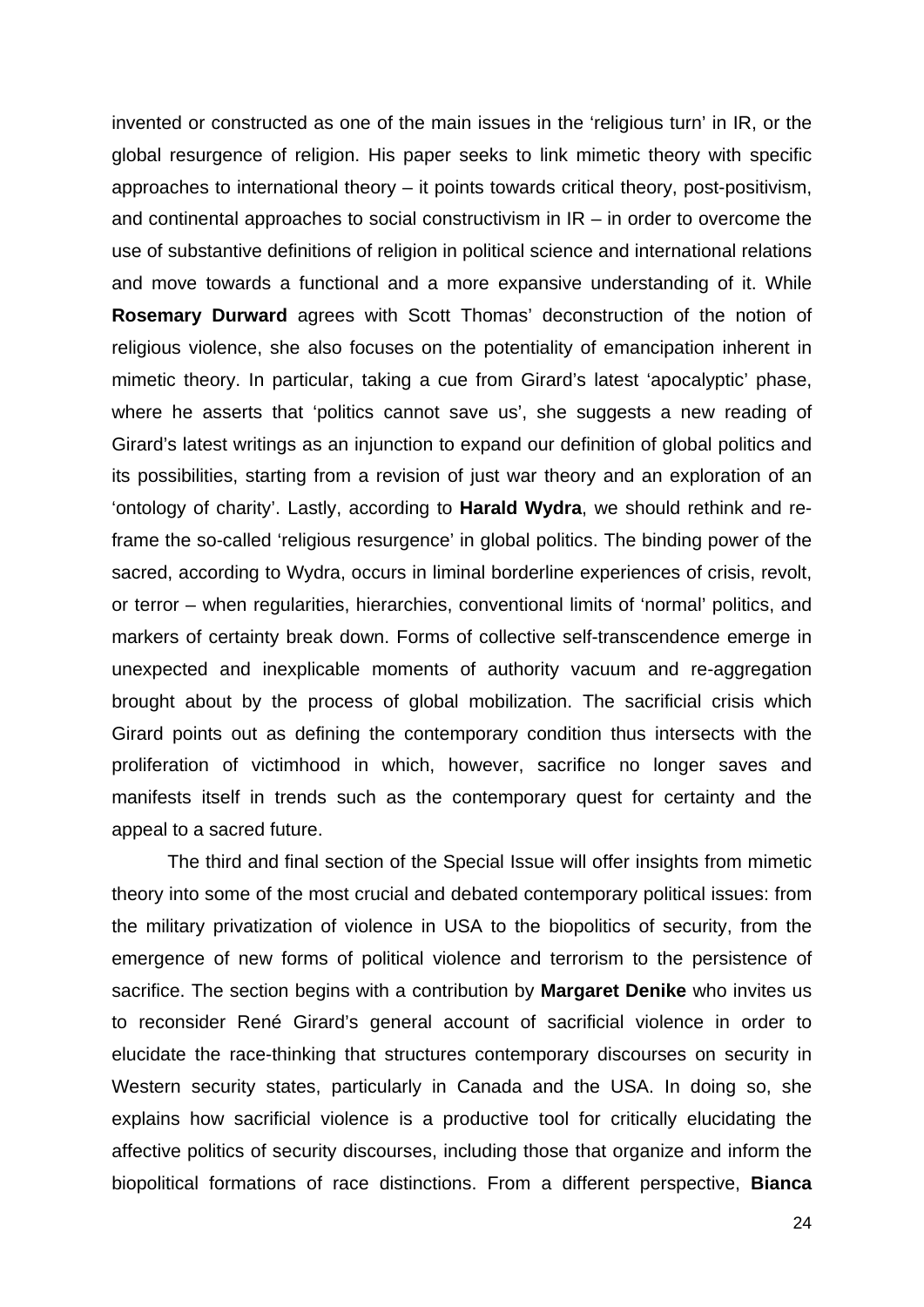**Baggiarini** focuses on the growing military privatization to launch a challenge to Girard's mimetic theory. Using Foucault's conceptual tools, she explores how military privatization permits states to (silently and precariously) call for a sort of 'end of sacrifice'. This concealment of violence is then linked to the genealogical trajectories of the citizen-soldier to argue that military privatization, as exemplified by the burgeoning industry of private military and security companies (PMSCs) and the current American administration's use of drone warfare, allows for the removal of sacrifice as a feature of the post-WWII social contract between states and citizens. Finally, the extent to which violence and sacrality shape contemporary terrorism is explored by **Elisabetta Brighi**. Using the examples of Anders Breivik's massacre in Oslo, the 'marathon bombers' in Boston and the Woolwich attack in London, she focuses on the new phenomenon of lone-wolf terrorism and contends that notions of 'imitation', 'sacrifice' and 'desire' are central categories to conceptualize this form of terrorism and simultaneously reclaim it as a form of political, rather mindless, violence.

### **References**

- Anspach M (2011) Imitation and violence: empirical evidence and the mimetic model. In: Garrels SR (ed) *Mimesis and Science. Empirical Research on Imitation and the Mimetic Theory of Culture and Religion*. East Lansing, MI: Michigan State University Press, pp. 193-213.
- Antonello P (2010) (ed) *Christianity, Truth, and Weakening Faith: A Dialogue*. New York: Columbia University Press.
- Appleby S (2000) *The Ambivalence of the Sacred*. Lanham, Mass.: Rowman and Littlefield.
- Aristotle (1898) *The Poetics of Aristotle*. New York: Macmillan.
- Benjamin W (1991) Über das mimetische Vermögen. In: Benjamin W, *Gesammelte Schriften*, Band II (i), Frankfurt am Main: Suhrkamp, pp. 210-213.
- Bonanate L (1995) *Ordine internazionale: fondamenti di relazioni internazionali*. Milano: Jaca Book.
- Booth K (2007) *Theory of World Security*. Cambridge: Cambridge University Press.
- Brown C (2013) The poverty of grand theory. *European Journal of International Relations* 19(3): 483-497.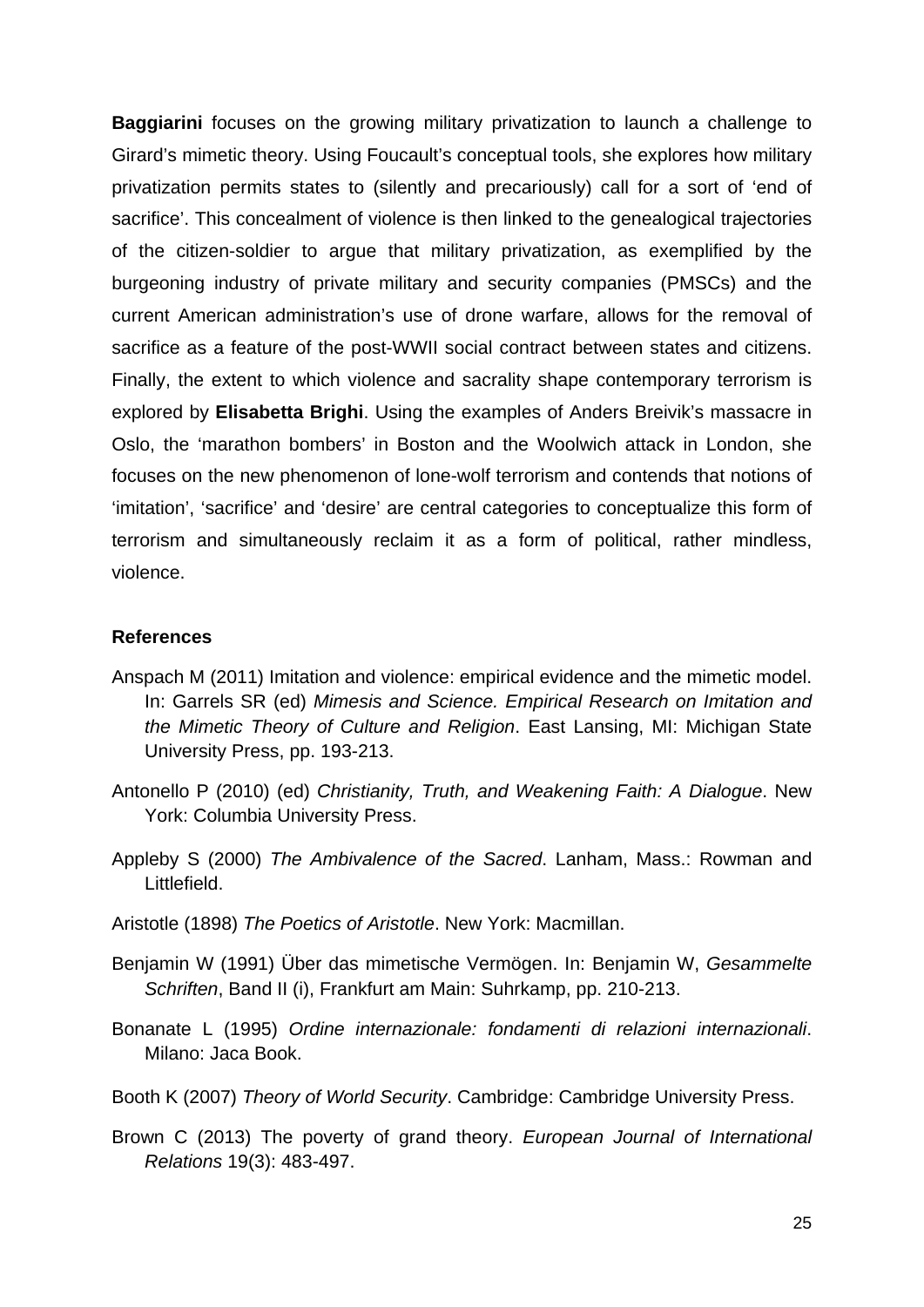- Burgess P (2010) *The Routledge Handbook of New Security Studies*. New York: Routledge.
- Buzan B, Wæver O, and de Wilde O (1998) *Security: A New Framework for Analysis*. Boulder CO: Lynne Rienner Publishers.
- Cambridge Review of International Affairs (2013), Special Section: New Wars and Victimhood 26(1): 159-224.
- Cowdell S (2013) *René Girard and Secular Modernity: Christ, Culture, and Crisis*. Notre Dame, IN.: Notre Dame University Press.
- Cox R (1983) Social forces, states and world order: beyond IR theory. *Millennium: Journal of International Studies* 10(2): 126–155.
- Dawkins R (1976) *The Selfish Gene*. New York: Oxford University Press.
- De Waal F (1996) *Good Natured. The Origins of Right and Wrong in Humans and Other Animals*. Cambridge, MA: Harvard University Press.
- Depoortere F (2008) *Christ in Postmodern Philosophy Gianni Vattimo, Rene Girard, and Slavoj Zizek*. London: Bloomsbury.
- Dumouchel P (2009) Mimétisme et genocides. In Anspach M (ed) *Cahiers René Girard*. Paris: Éditions de l'Herne, pp. 247-54.
- Dumouchel P (2011) *Le sacrifice inutile: essai sur la violence politique*. Paris: Flammarion.
- Dumouchel P (2014) *The Ambivalence of Scarcity and Other Essays*. East Lansing, MI: Michigan State University Press.
- Dupuy J-P (2011) Naturalizing mimetic theory. In: Garrels SR (ed), *Mimesis and Science. Empirical Research on Imitation and the Mimetic Theory of Culture and Religion*, East Lansing, MI: Michigan State University Press, pp. 193-213.
- Durkheim E (2008) *The Elementary Forms of Religious Life*. Oxford: Oxford University Press.
- Farneti R (2013) Bipolarity redux: the mimetic context of the "new wars". *Cambridge Review of International Affairs* 26(1): 181-20.
- Gallese V, Fadiga L, Fogassi L and Rizzolatti G (1996) Action recognition in the premotor cortex. *Brain* 119: 593–609.
- Garrels SR (2011) Human imitation: historical, philosophical, and scientific perspectives. In: Garrels SR (ed), *Mimesis and Science. Empirical Research on*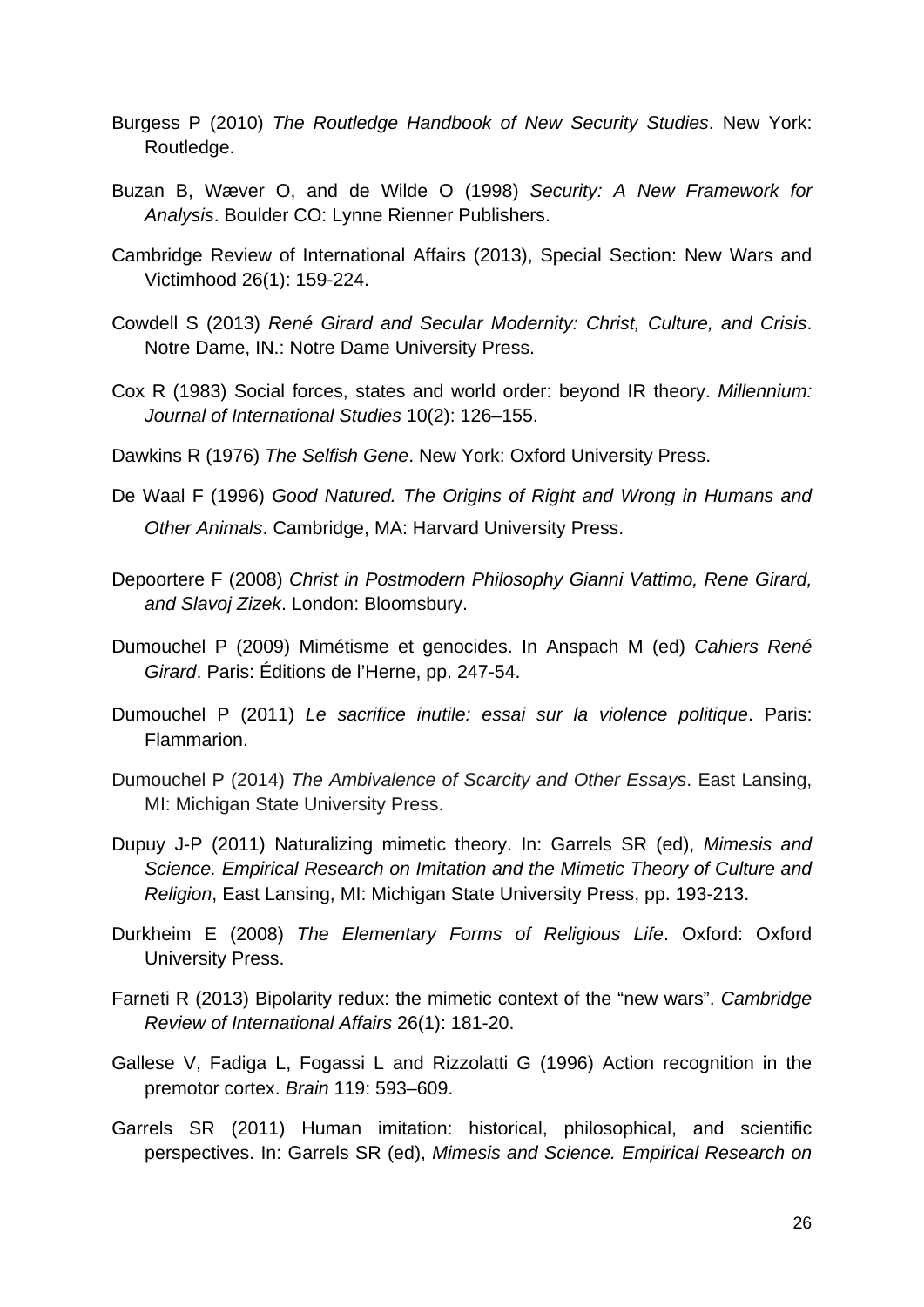*Imitation and the Mimetic Theory of Culture and Religion*, East Lansing, MI: Michigan State University Press, pp. 1-38.

- Girard R (1966) *Deceit, Desire and the Novel. Self and Other in Literary Structure*. Baltimore and London: The Johns Hopkins University Press.
- Girard R (1977) *Violence and the Sacred*. Baltimore: The Johns Hopkins University Press.
- Girard R (1987) *Things Hidden Since the Foundation of the World*. Stanford, CA: Stanford University Press.
- Girard R (1991) *A Theatre of Envy: William Shakespeare*. New York: Oxford University Press.
- Girard R (1994) *Quand ces choces commenceront…Entretiens avec Michel Treguer*. Paris: Arléa.
- Girard R (2001a) *I See Satan Fall Like Lightning*. Maryknoll, NY: Orbis Books.
- Girard R (2001b) What is occurring today is a mimetic rivalry on a planetary scale: an interview with Henri Tincq. *Le Monde* 6 November.
- Girard R (2004) Mimesis and violence. In: Williams JG (ed) *The Girard Reader*. New York: The Crossroad Publishing Company, pp. 9-19.
- Girard R (2010a) *Battling to the End: Conversations with Benoît Chantre*. East Lansing, MI: Michigan State University Press.
- Girard R (2012) *Resurrection from the Underground: Feodor Dostoevsky*. East Lansing, MI: Michigan State University Press.
- Habermas J (2008) Notes on post-secular society. *New Perspectives Quarterly* 25(4): 17–29.
- Heidegger M (1968) *What Is Called Thinking?* New York: Harper & Row.
- Heidegger M (2011) The question of being. In: Heidegger M, *Philosophical and Political Writings*, New York: Continuum, pp. 120-151.
- Hurley S and Chater N (eds) (2005) *Perspectives on Imitation. From Neuroscience to Social Science*. 2 vols. Boston, MA: MIT Press.
- Ikenberry GJ (2011) *Liberal Leviathan*. Princeton: Princeton University Press.
- Illich I (2005) *The Rivers North of the Future.* Toronto: Anansi Press.

James W (1950) *The Principles of Psychology. Volume Two*. Mineola, NY: Dover.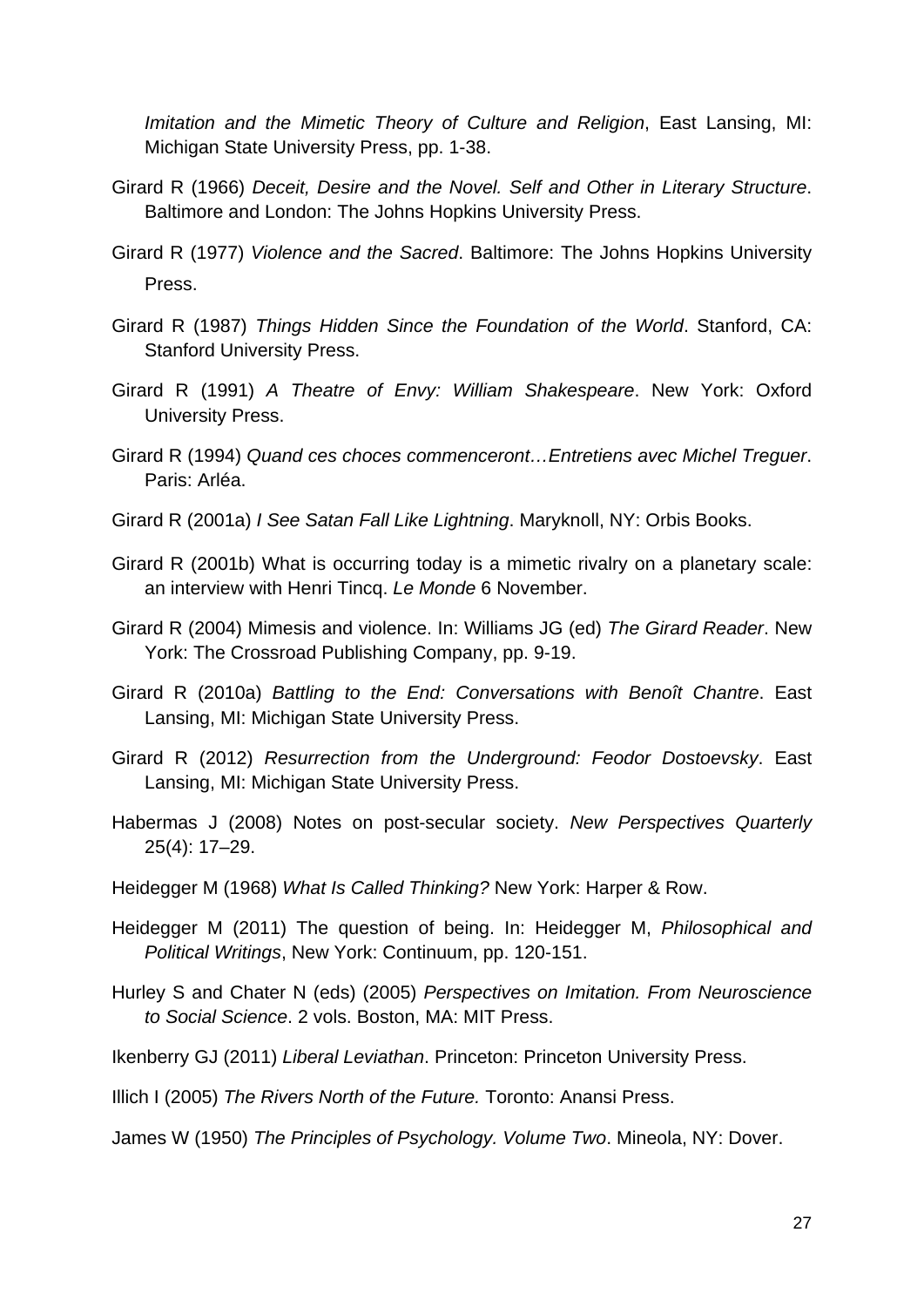- Jervis R (1997) *System Effects: Complexity in Political and Social Life*. Princeton: Princeton University Press.
- Jürgensmeyer M (1992) (ed) *Violence and the Sacred in the Modern World*. London: Frank Cass and Company.
- Jürgensmeyer M (2008) Martyrdom and sacrifice in a time of terror. *Social Research* 75(2): 417-34.
- Kalyvas SN (2006) *The Logic of Violence in Civil War*. Cambridge, New York: Cambridge University Press.
- Kant I (2002) *Critique of Practical Reason*. Indianapolis & Cambridge: Hackett Publishing Company.
- Kojève A (1980) *Introduction to the Reading of Hegel*. Ithaca and London: Cornell University Press.
- Lawson G (2007) Historical sociology in International Relations: open society, research programme and vocation. *International Politics* 44(4): 343-69.
- Lebow RN (2003) *The Tragic Vision of Politics: Ethics, Interests and Orders*. Cambridge: Cambridge University Press.
- Levy JS (1989) Diversionary theory of war: a critique. In: Midlarsky MI (ed) *Handbook of War Studies*. London: Unwin-Hyman, pp. 259-88.
- McKenna A (1992) *Girard, Derrida, and Deconstruction*. Urbana: University of Illinois Press.
- McKenna A (2011) The ends of violence. Girard and Derrida. *Lebenswelt* 1: 112-26.
- Meltzoff AN (2007) 'Like me': a foundation for social cognition. *Developmental Science* 10 (1): 126–34.
- Morgenthau H (1978) *Politics Among Nations: The Struggle for Power and Peace*. New York: Knopf.
- Nye J (2004) *Soft Power: The Means to Success in World Politics*. New York: Public Affairs.
- O'Shea T (2012) *Critics of autonomy. Essex Autonomy Project Green Paper Report*. University of Essex: Essex Autonomy Project.
- Onuf N (1990) *World of Our Making*. Columbia, SC: University of South Carolina Press.
- Oughourlian JM.(2007) *The Genesis of Desire*. East Lansing, MI: Michigan State University Press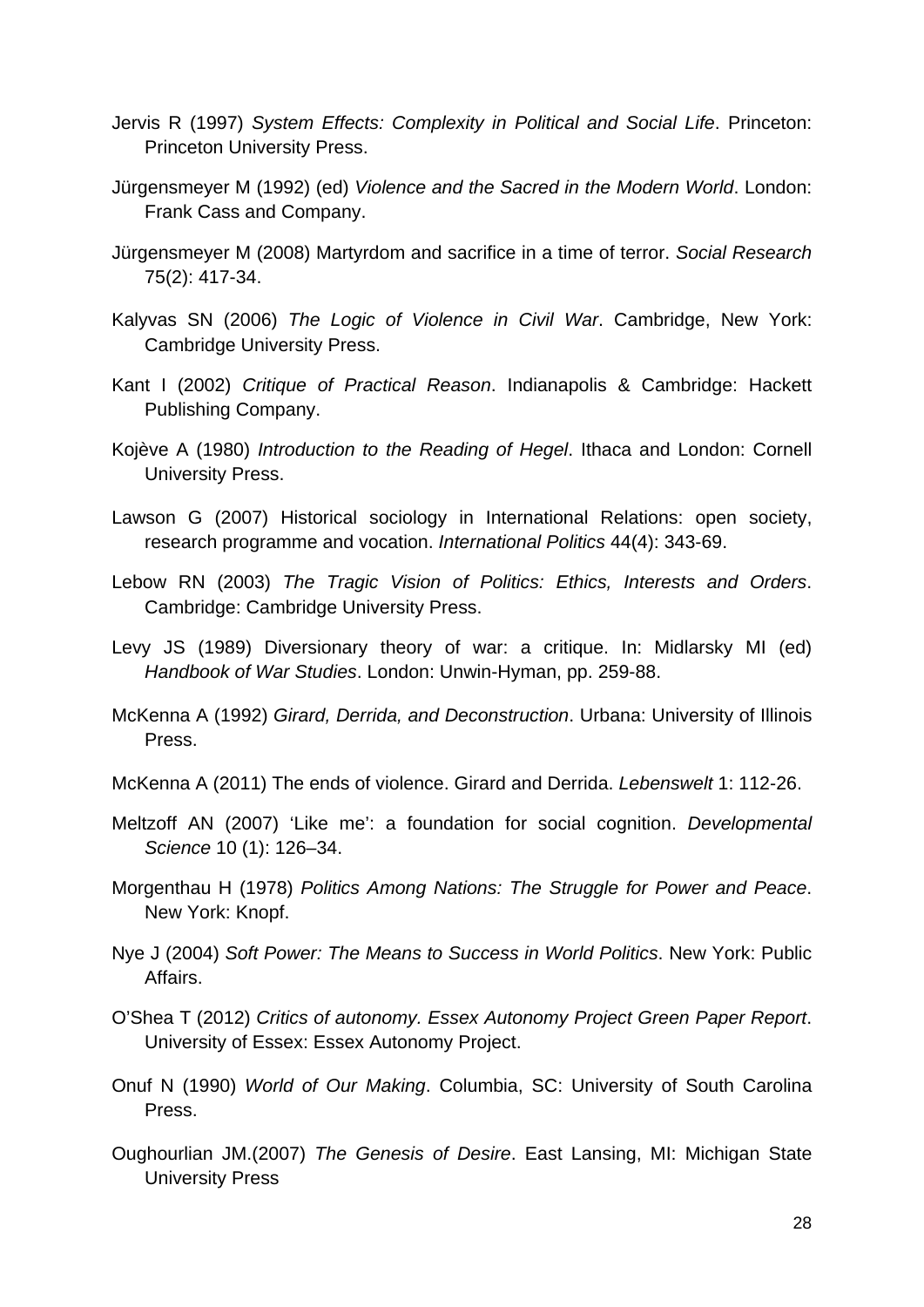- Palaver W (2013) *René Girard's Mimetic Theory*. East Lansing, MI: Michigan State University.
- Petito F and Hatzopoulos P (2003) (eds) *Religion in International Relations: The Return from Exile*. London: Palgrave Macmillan.

Plato (2002) *Phaedo*, transl. D Gallop. Oxford: Clarendon Press.

- Plato (2003) *The Republic*, GRF Ferrari (ed). Cambridge: Cambridge University Press.
- Polat N (2012) *International Relations, Meaning and Mimesis*. London: Routledge.
- Review of International Studies (2012) The postsecular in International Relations 38(5): 931-1115.
- Sakwa R (2013) The cold peace: Russo-Western relations as a mimetic cold war. *Cambridge Review of International Affairs* 26(1): 203-224.
- Sandwell B (1995) *Reflexivity and the Crisis of Western Reason. Logological Investigations.* Volume 1. New York and London: Routledge.
- Slaughter AM (2005) *A New World Order*. Princeton: Princeton University Press.

Tarde G (1903) *The Laws of Imitation*. New York: Henry Holt.

- Thomas SM (2005) *The Global Resurgence of Religion and the Transformation of International Relations*. London: Palgrave Macmillan.
- Waltz K (1959) *Man, the State and War*. New York: Columbia University Press.
- Waltz K (1979) *Theory of International Politics*. Boston, MA: McGraw-Hill.
- Wendt A (1999) *Social Theory of International Politics*. Cambridge: Cambridge University Press.
- Williams JG (2003) (ed) *The Girard Reader*. New York: The Crossroad Publishing Company.
- Williams MC (2005) *The Realist Tradition and the Limits of International Relations*. Cambridge: Cambridge University Press.

Zolo D (2002) *Invoking Humanity*. London: Continuum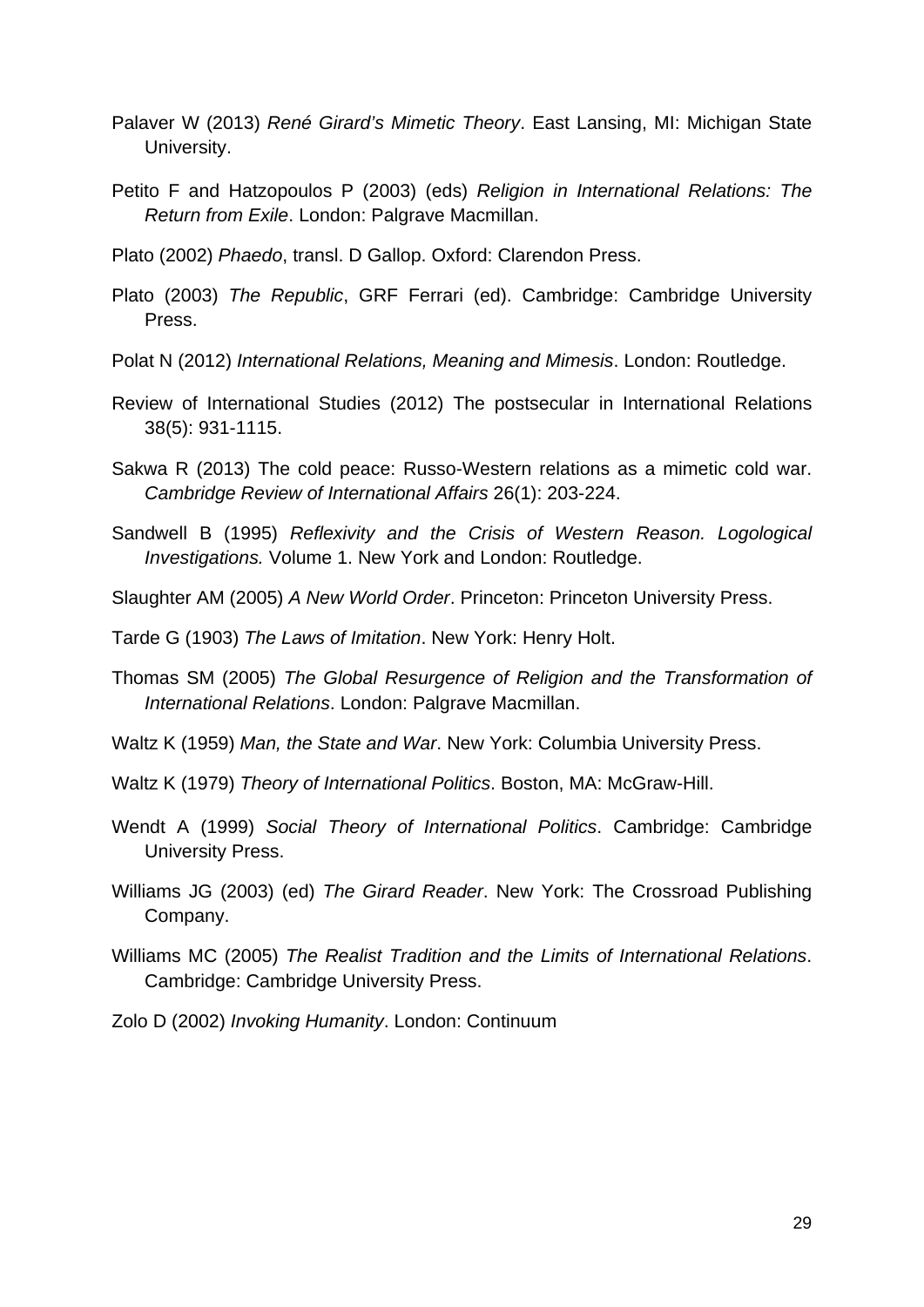

Figure 1. Girard's Mimetic Model

Figure 2. *Inter-subjective dynamics*: the dynamics converges towards an attractor that is generated by itself. The evolution is said to be reflexive, self-enforcing and path-dependent.